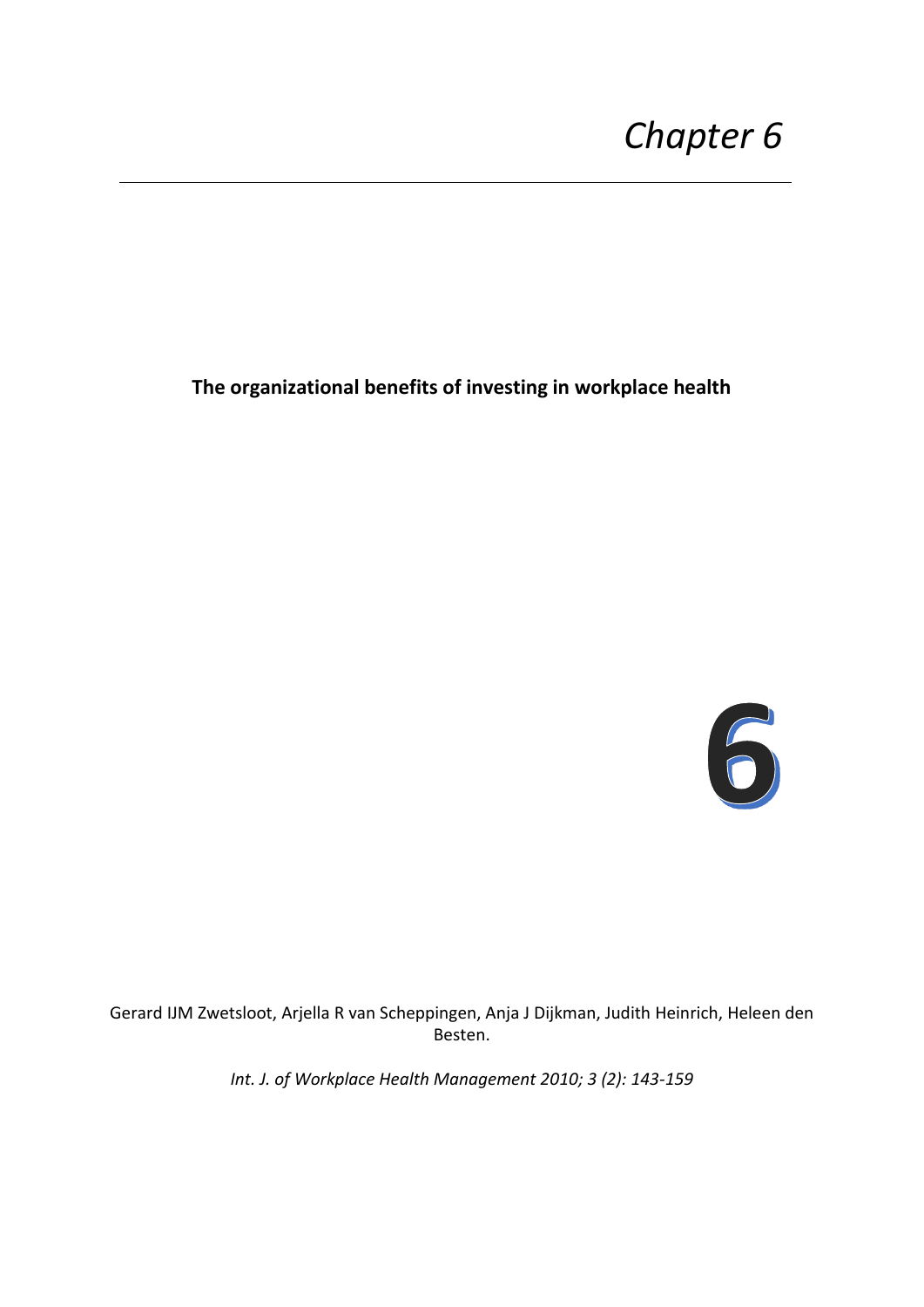#### Abstract

**Purpose** – A healthy and vital workforce is an asset to any organization. Workplace health management and health promotion are therefore increasingly relevant for organizations. This paper aims to identify the organizational benefits companies strive for, and analyzes the ways companies use and manage data in order to monitor, evaluate and improve the achievement of organizational benefits through workplace health management.

**Design/methodology/approach** – A case study was carried out in four frontrunner organizations in health management in the Netherlands. The benefits the companies strived for were systematically investigated, as were the ways in which the companies used and managed their relevant data.

**Findings** – The organizations had many data that were potentially useful for managing and evaluating the realization of the intended health and business benefits. However, these data were only available and usable in a fragmented manner. As a result, the business impact of health interventions was neither properly evaluated nor consistently managed.

**Research limitations/ implications** – The research was limited to four frontrunner companies in the Netherlands. The results presented are predominantly qualitative.

**Practical implications** – Suggestions for improving the management of organizational benefits from workplace health interventions are given here; they were formulated through an iterative process with the companies involved.

**Originality/value** – Research on the combination of health and business benefits of workplace health management has been rather limited thus far. The present paper provides a complete picture of the benefits strived for by four Dutch frontrunner organizations, as well as the data available to them, which are or could be used for guiding and improving workplace health management.

**Key words** – Occupational Health and Safety, Social Benefits, Workplace, Cost reduction, the Netherlands

**Paper type** – Case study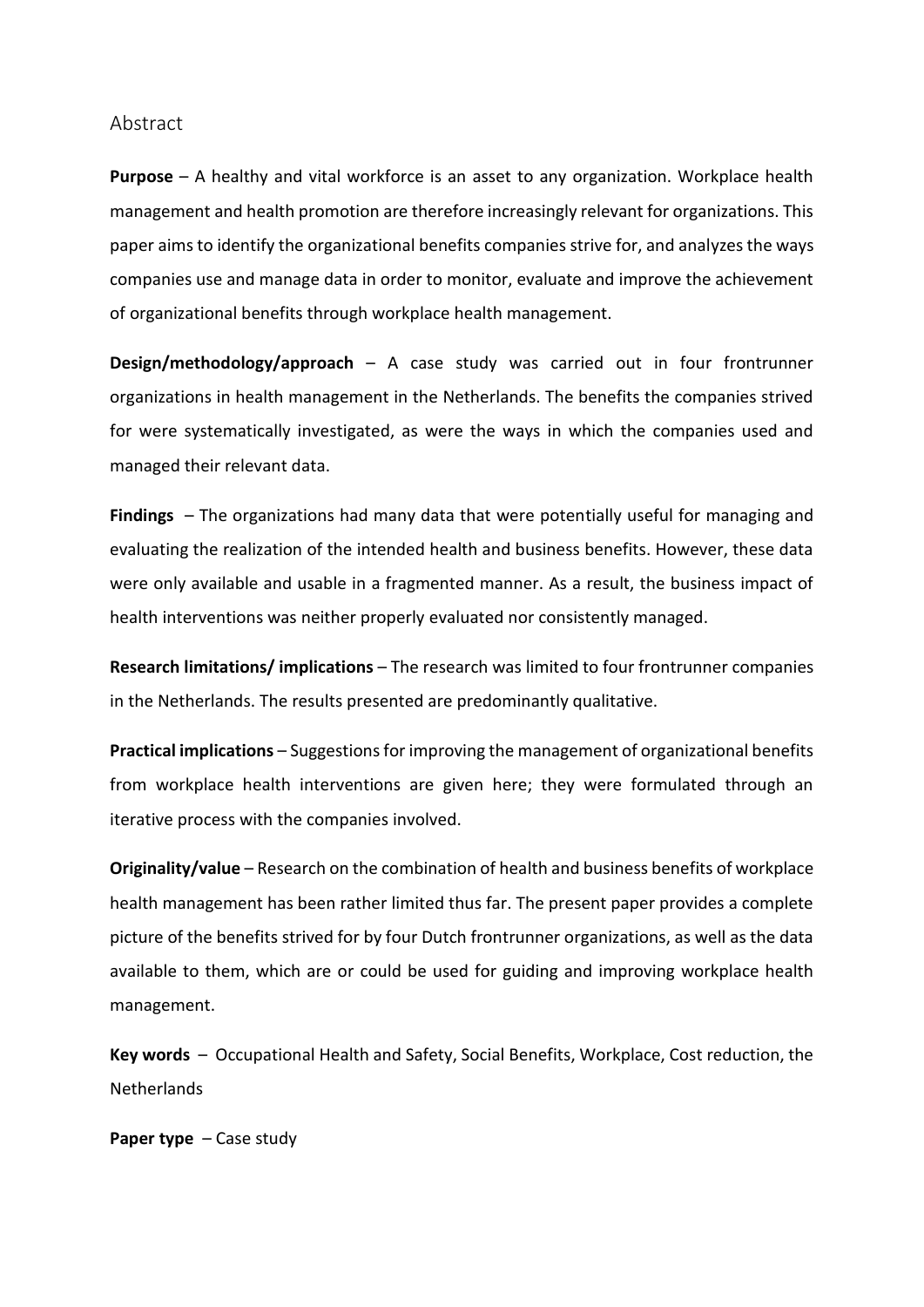### **Introduction**

A healthy and vital workforce is a strategic asset to any organization. Workplace health management and health promotion are therefore increasingly relevant for organizations. This paper seeks to identify the organizational benefits companies strive for, and analyzes the ways companies use and manage data in order to monitor, evaluate and improve the achievement of organizational benefits through workplace health management. This is key to understanding the decision-making process organizations use as it relates to occupational health and safety. In particular, it helps us to understand the barriers to investments in health and safety that would appear to have positive payoffs but are not made. As health management is greatly influenced by its context, we will begin with an overview of relevant contextual developments in Europe and the Netherlands.

As it is in other parts of the world, the nature of work and employment is changing rapidly in Europe. According to the fourth European Working Conditions Survey, part-time work, temporary employment, and second jobs are on the increase, while the number of people in "standard" full-time employment has decreased. Trends in the numbers of self-employed workers vary among EU countries (Parent-Thirion *et al.*, 2007). The European workforce is increasing diverse in terms of gender and ethnicity; it is also increasingly older (which also implies a greater prevalence of chronic diseases). Work intensity (working at a very high speed, working under tight deadlines, and "not having enough time to get the job done") has increased greatly, and there is an increasing incidence of psychosocial health problems cited as a basis for work-related health problems. Work-related stress is now among the most commonly reported causes of occupational disease and illness cited by workers (Parent-Thirion *et al*., 2007), affecting more than 40 million individuals across the European Union.

Changes in the use of technology are one of the main determinants of changes in the process of work. For example, the use of machine technology is correlated (though not very strongly) with higher levels of stress. In general most European workers consider their jobs to be intellectually demanding; this is especially the case for professionals, technicians and skilled workers, and for workers in the financial intermediation, education and health sectors.

Owing to demographic developments, changing life style patterns and the growing prevalence of diseases of affluence (e.g. obesity) public health issues have entered the workplace. An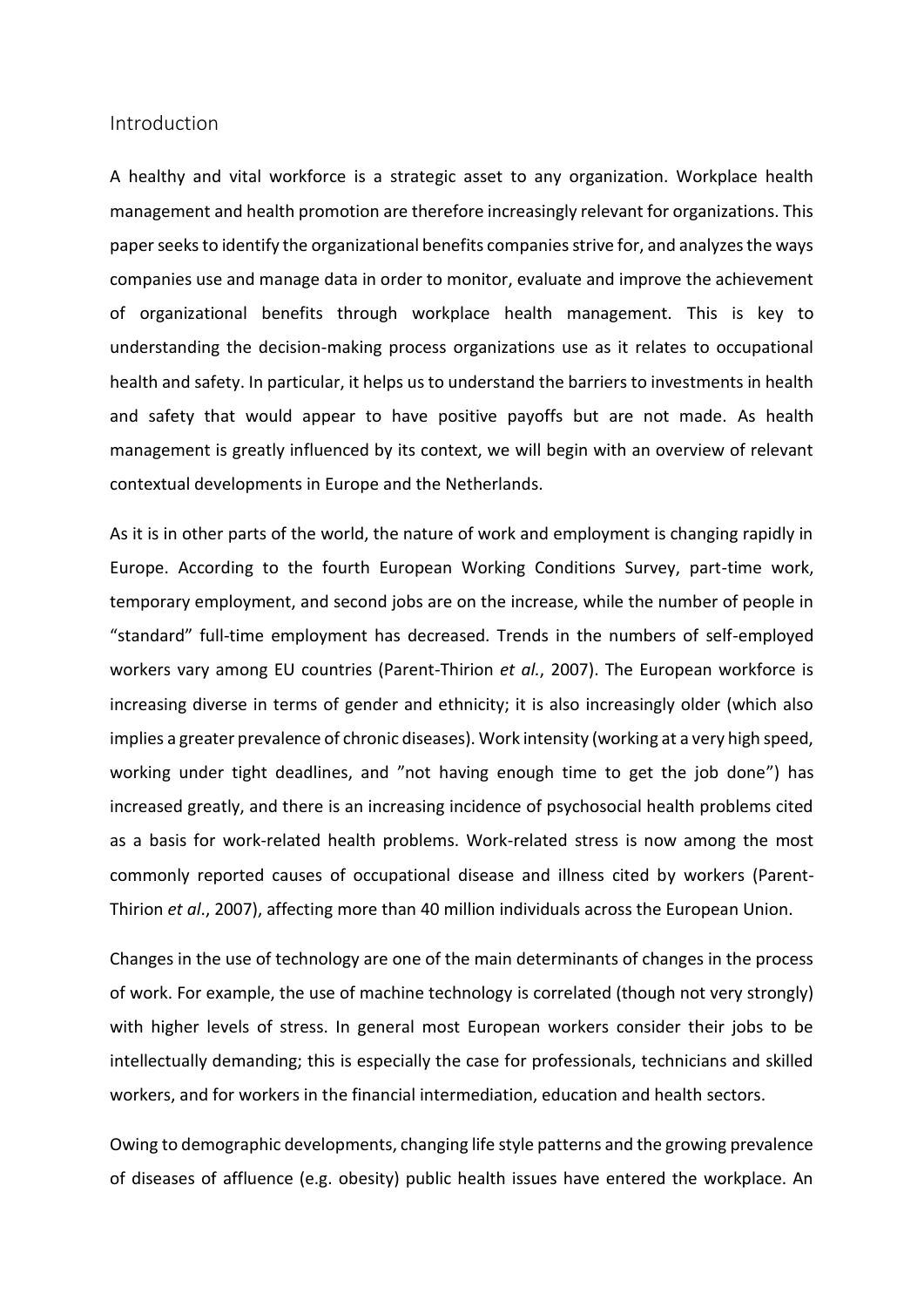average of 36 percent of the Dutch working population suffers from (self-reported) chronic diseases such as arthritis, rheumatism, RSI, migraine, heart problems, diabetes, etc. This number ranges from 26 percent of workers younger than 25 to 48 percent of workers over 55. Irrespective of their age, roughly half of this group reports that their chronic illnesses hinder them at work (De Vroome *et al*., 2008).

In contrast with the situation in the USA, employers in the Netherlands do not have to reckon with the cost of health care provision. Basic health insurance is mandatory for every person, and involves a contract between a private health insurer and the individual. However, insurers offer discounts of up to 10 percent for basic health insurance via employers. Companies and health insurers may therefore have a common interest in promoting health, encouraging prevention and organizing effective treatment when necessary.

In the 1980s, sickness absence in the Netherlands averaged around 10 percent. Social security provisions for people with disabilities were widely used to facilitate reorganizations; in other words, they were not used only to compensate people suffering from disabilities, but were primarily used to shift the financial burden of under-productive workers to the social security system. At that time this was perceived as a responsible social practice, both by employers and workers. When the number of people depending on such disability pensions rose to almost one million (of a total population of 16 million, and a total workforce of around 6 million in 1990), it became widely acknowledged that this was an improper and financially unsustainable use of the social security system. In response, significant legal economic incentives were created in the early 1990s to encourage employers to prevent workers from becoming dependent on social security benefits, to manage the health of their staff, and to promote prevention. In the cases of sickness absence, employers now have to pay the wages of their workers themselves for a period of two years, irrespective of the cause of the absence. If people become dependent on social security benefits the employer risks a significant fine. Legal mechanisms to reduce and prevent long-term sickness absence were also introduced. As a result, since then, sickness absence has been reduced to an average of below 5 percent, with frontrunner companies typically having sickness absence rates of around 3 percent. In this way, Dutch companies have become aware of the potential cost implications of sickness absence and the health status of their personnel. However, as rates of sickness absence are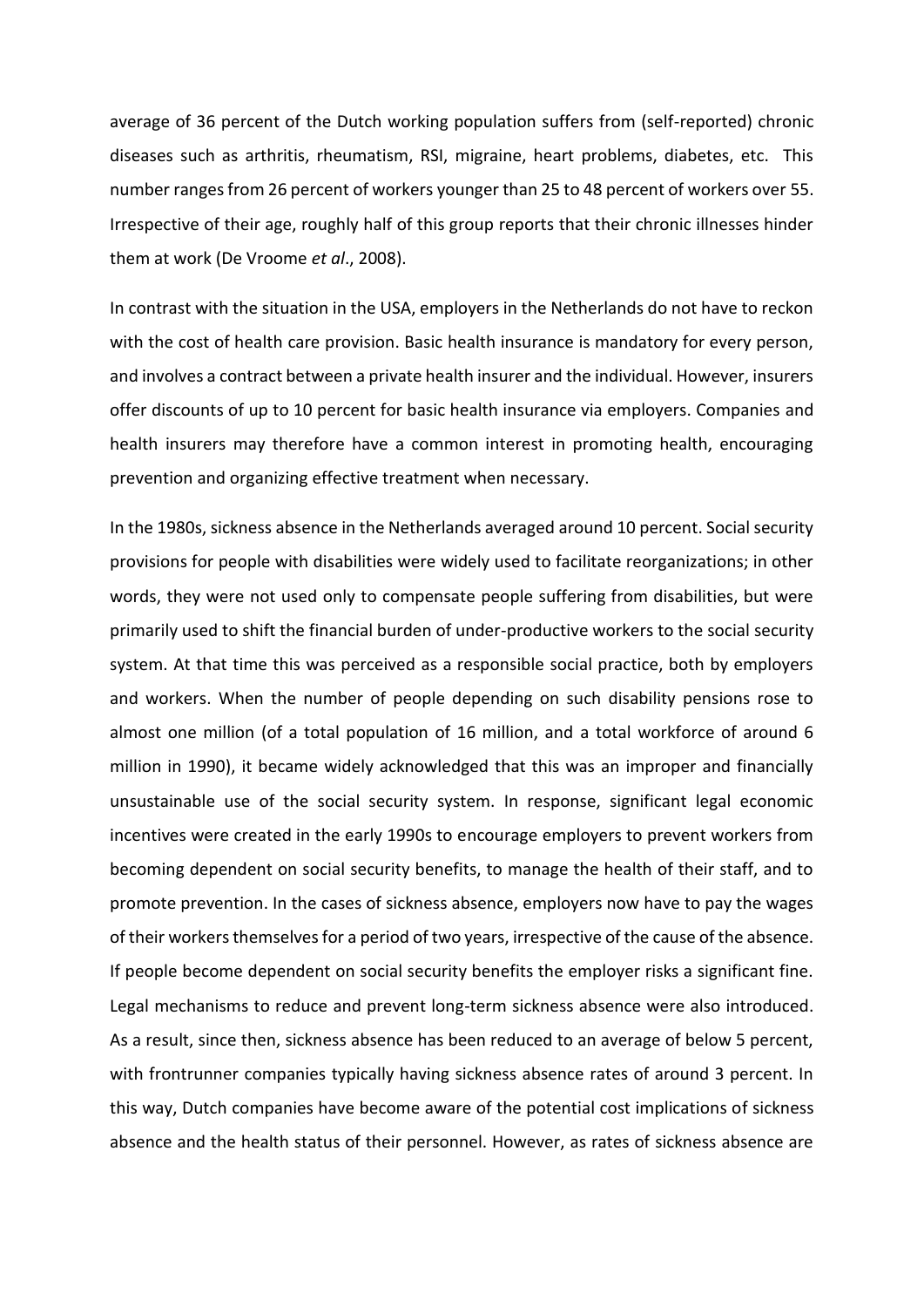much lower now, cost savings from further reductions in sickness absence are no longer easy to achieve. There is greater interest, therefore, in other types of business benefits.

At the same time, the "changing world of work" (new forms of work organization, work intensification, constant reorganizations, etc.) and public health issues (especially diseases of affluence) that enter the workplace have many implications for the way companies manage the health of their workforce. While it is still important to manage the impact of business and work on health, managing the impact of public and occupational health issues on business is increasingly relevant as well.

In their overview of approaches to health management, Frick & Zwetsloot (2007) provide examples of a variety of approaches of managing the impact of health on business. They give the following examples of ways to manage the impact of health on production:

- workplace health promotion (to support healthy lifestyles of employees)
- rehabilitation
- workplace adaptation
- disability management
- promoting work ability (in order to enhance and utilize the remaining productive capacity of less healthy employees); and
- the provision of health and medical care, such as health screening at recruitment, medical treatment, vaccinations, and disease and drug abuse control.

Frontrunner companies in health management regard health as a strategic asset, the motor of development and innovation, and as a resource contributing to the achievement of business targets. This has been acknowledged by the Canadian Quality Institute, which regards the "healthy workplace route" as one of the two ways to achieve business excellence (the other being the Total Quality Management (TQM) route (Corbett, 2004). In such strategic views of the meaning of health for organizations, the health and vitality of the workforce are seen as strategic resources that need development rather than assets that primarily require protection (Johanson *et al.*, 2007).

In our research, therefore, health is not regarded from a medical perspective or a health protection perspective, but is seen as a factor that codetermines the functioning of people (human and social capital) and may contribute to an organization's value: a production factor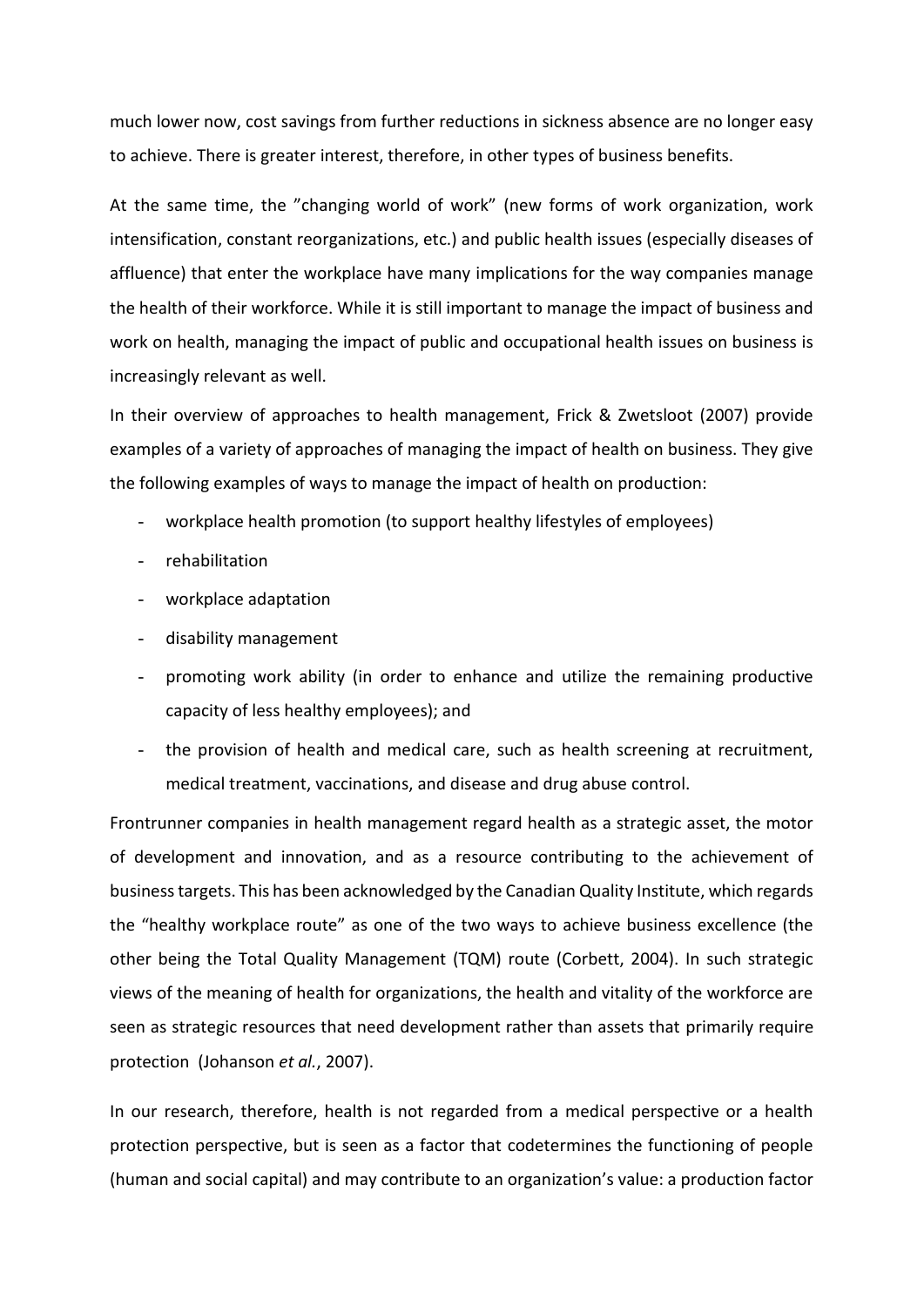to be developed and promoted. In fact we regard health in its broadest sense as a resource. For instance, positive mental health is likely to be a primary resource for creativity, which is increasingly relevant with a view on the emerging knowledge society (see also Table 1, and Nielsen *et al.*, 2007). By contrast, mental health problems are closely associated with productivity losses (due to sickness absence or to presenteeism, e.g. Burton *et al.*, 2008). Our perspective on health is consistent with the World Health Organization's definition of health as a complete state of physical, mental and social well-being, not merely the absence of disease or infirmity (WHO, 1948). Its relationship with various aspects of productivity are illustrated in Table I.

| Health as a<br>resource                             | Physical health              | Mental health             | Social health                                   | <b>Total health</b>                                                    |
|-----------------------------------------------------|------------------------------|---------------------------|-------------------------------------------------|------------------------------------------------------------------------|
| Power                                               | Muscle power                 | Brain power               | Social and<br>communicative power               | Man/human<br>power                                                     |
| Typical work                                        | <b>Handling</b><br>materials | Processing<br>information | Networking, managing                            | Creating and<br>developing                                             |
| Resource theory                                     | Classical human<br>resource  | Intellectual<br>capital   | Social capital                                  | Human and social<br>capital                                            |
| Typical                                             | Traditional                  | Information               | Communication and                               | <b>Both classical</b>                                                  |
| technologies<br>$-$ competing<br>and/or enabling    | technologies                 | technology                | transport technology                            | technology and<br>information and<br>communication<br>technology (ICT) |
| <b>Typical tools</b>                                | Mechanical tools             | Computers                 | Internet and cell<br>phones, cars and<br>planes | Innovative and<br>integrated tools                                     |
| Economies were<br>this resource is<br>most relevant | Industrial society           | Knowledge<br>economy      | Network society                                 | Sustainable<br>economy                                                 |

**Table I.** Health aspects and their relationships with productivity and economic benefits

**Source:** Zwetsloot and Van Scheppingen (2007)

The broad range of publications on health and productivity (e.g. Hansson et al, 2007) and on the economic benefits of occupational health management (De Greef et al., 2004a, 2004b, Loepkke et al., 2008), mostly address the productivity gains generated when employees with health problems participate in health initiatives (Ozminkowski et al., 2004; Goetzel et al., 2004) or the productivity gains generated when poor working conditions are improved (Oxenburgh et al., 2003). The benefits taken into account in these studies are therefore usually health improvements or closely associated benefits such as sickness absence reduction (see for example De Greef, 2004a, 2004b). One case study, on Unilever, was presented by Cooper & Patterson (2008). It is increasingly important, however, to evaluate the effectiveness of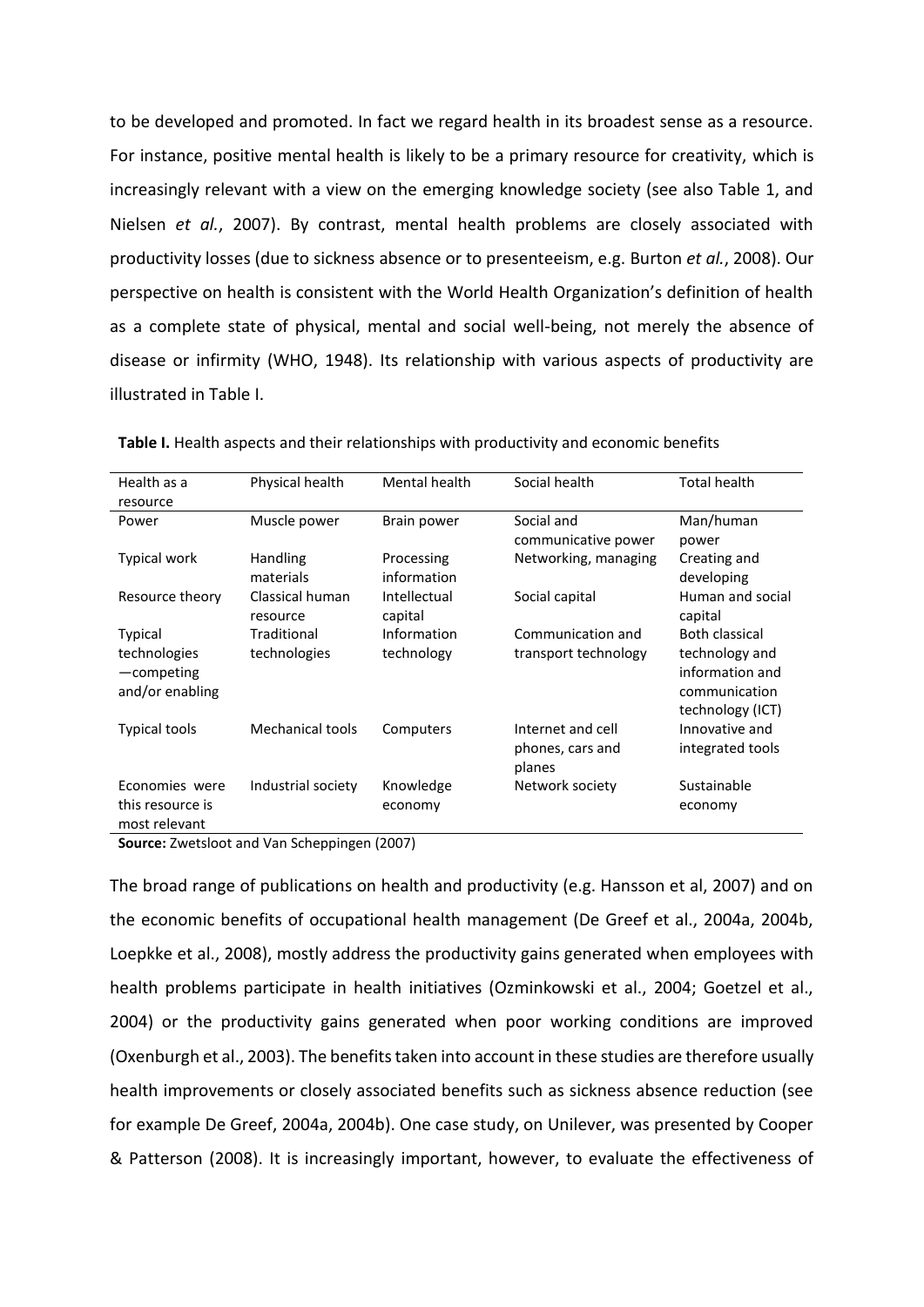health interventions from the perspective of managers who are not primarily interested in health benefits, but in the associated business benefits.

Moreover, presenteeism or the suboptimal functioning of people on the job can be a significant source of productivity losses (Burton *et al.*, 2008). From a resource perspective, the potential productivity gains from interventions targeting the majority of the workforce (people who have no serious complaints) therefore seem increasingly relevant.

Research on the effectiveness of health activities is evolving. Consequently, there is a growing body of evidence on the profitability of specific interventions aimed at reducing specific health problems, both actual and potential, such as obesity (Proper and van Mechelen 2007). The business benefits of these interventions are mainly measured trough assessment of cost reductions due to lower sickness absence rates. Cost reductions are indeed relevant business benefits, especially for companies competing primarily on price and efficiency. However, companies in high wage countries that are subject to global competition need to go beyond cost reduction and look for assets that generate greater added value, like creativity, innovation and becoming an "employer of choice". Therefore, similar to modern quality management (cf. Conti, 1990), the creation of added value though better health and wellbeing at work is increasingly relevant (Karasek, 2004).

For interventions aimed at improving the health of individuals, the criterion for effectiveness is clearly whether such improvements are achieved for groups of individuals. From an organizational point of view, the criterion for effectiveness can be less self-evident. For a company with a low sickness absence rate (i.e. 3 percent or less), interventions might be needed to keep the rate at such a low level, especially if there is an ageing workforce, or during a period of drastic reorganization. The assurance of good health at the organizational level can therefore be an important objective, which may require a different type of evaluation compared to the usual medical interventions. Several relevant business benefits are "intangibles" such as "becoming and employer of choice", or "improving the employability of the workforce", and these can only be created in the longer term. An adequate evaluation of such benefits is complicated and is seldom performed.

There is an emerging tradition to calculate the financial values of prevention or promoting employee health and safety in general (e.g. EU-OSHA, 1999, Tompa, 2008) and calculating the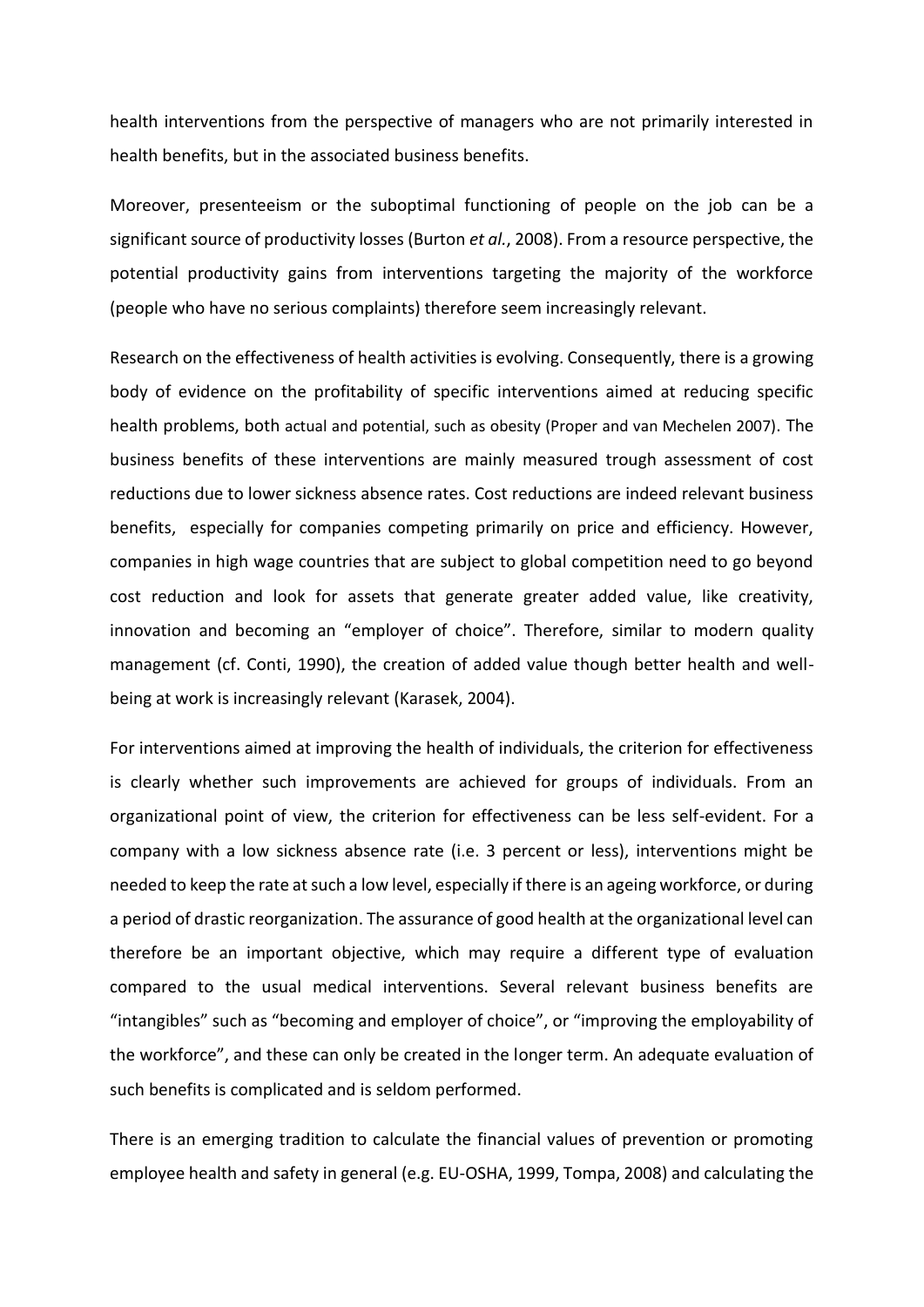connections between OHS and the quality of work life and organizational performance (Pot and Koningsveld, 2009). Individual case studies have been published (e.g. Zwetsloot & Van Scheppingen, 2007; Cooper & Patterson, 2008; see also Verbeek et al., 2009 for a recent review).

Furthermore there are some commercial ICT-supported tools on the market (e.g. Oxenburgh *et al.*, 2003, Oxenburgh & Marlow, 2005; Lindhard, 2005) that aim to promote thinking about health and safety investments in a new and more complete way. In the wider business setting, there are attempts to develop accounting methods that would permit employee health to be counted as an asset (Johanson *et al.*, 2007).

Our research aims to create a full picture and cross-case analysis of the health and business benefits stemming from the health activities of four companies in the Netherlands. To our knowledge, this is the first research to systematically address health and business cost reductions and value creations through health programs in which a healthy workforce is regarded as a business asset.

#### *Theoretical notions of business benefits*

It is often stated that "an ounce of prevention is worth a pound of cure". Indeed, preventing a problem is often cheaper than solving it. Juran's quality costs model (Juran, 1979) can be used to better understand this relationship. This model of quality costs distinguishes four types of activities with associated costs: prevention [1], monitoring, correction and failure:

- (1) prevention;
- (2) monitoring;
- (3) correction; and
- (4) failure

Investments in prevention should therefore lead to cost reductions in other expenditures. If the investment leads to cost savings larger than the investment, the return on investment is positive. If we use this model to understand the economics of workplace health management, everything that helps to prevent health problems arising should lead to lower costs for solving health problems and to lower associated "failure costs" (such as costs of sickness absence or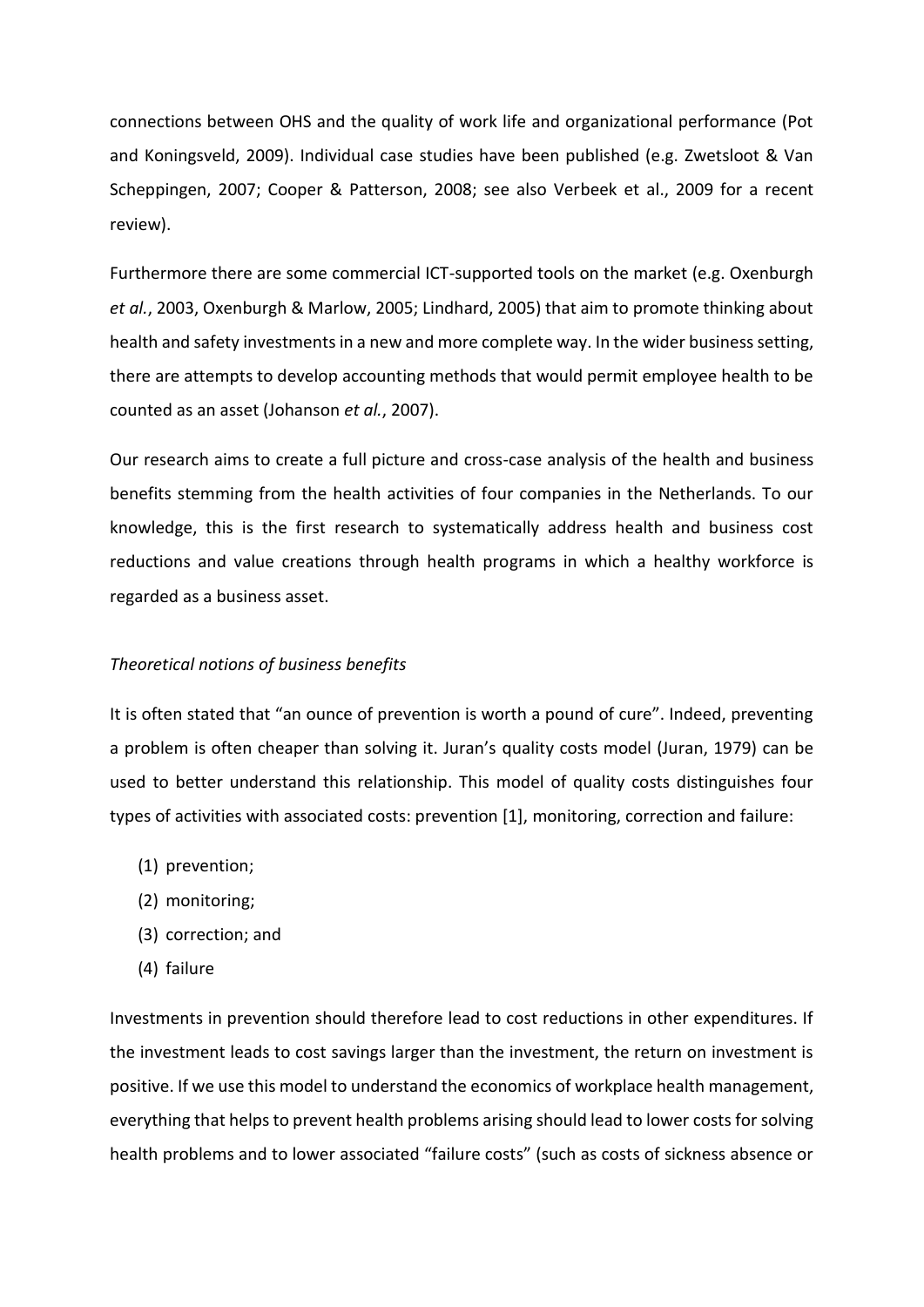for return-to-work programs). Effective investments in health promotion may similarly imply fewer costs associated with health problems. Investments in monitoring do not reduce the costs associated with health problems directly, but monitoring can be necessary to determine what preventive actions are needed, or what problems should be dealt with.

It is good to bear in mind that, in contrast to quality, the costs of treatment and consequences of health problems may not be costs for the employer (i.e. they are externalized to the health care system, the social security system, or the individual employee); this will differ per jurisdiction.

Conti (1993) clarified that there are serious limitations in quality cost models where quality costs are seen as separated from business costs. Because excellent quality creates value for the company and its customers (traditionally seen as a business goal separated from TQM), excellence implies competitive advantages leading to increased turnover or a greater profit margin. Similarly, for assessing business and health benefits, it is essential to be keen on the creation of added value, in addition to cost reductions. Based on the considerations noted above, the following two questions were central to our research:

- *RQ1.* What are the intended (health and business) benefits of investments in health and vitality for four Dutch frontrunner organizations (in terms of cost reduction or value creation)?
- *RQ2.* How are these health and business benefits monitored, managed and evaluated?

## Materials and methods

## *Materials*

This study was carried out as a case study of four organizations regarded as frontrunners in health management in the Netherlands. They are:

- ING Bank Netherlands, a bank with international operations, with 33,000 employees in the Netherlands;
- Overijssel, a provincial organization in the Netherlands with 820 employees;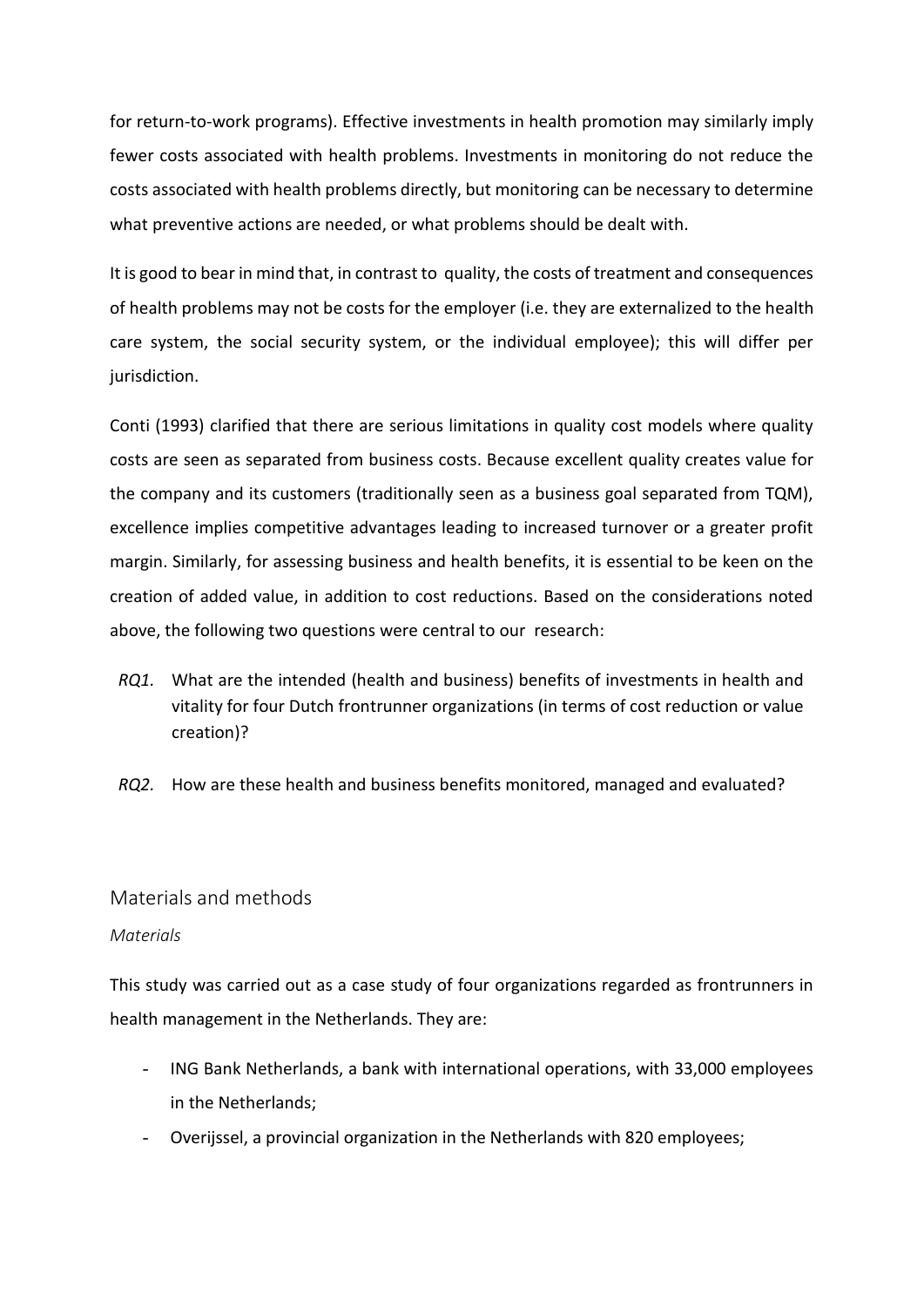- Siemens Netherlands, part of an engineering, construction and services firm with international operations with 3,000 employees in the Netherlands;
- Waternet, a semi-public water management body (founded in 2006 by a merger) that delivers drinking water, treats waste water, and controls surface and soil water in the Amsterdam area, with 1,750 employees.

Overijssel and Waternet are recognized as "models of good practice" in health management by the International Institute for Health Management and Quality (see IHMQ.org). ING Bank and Siemens are well known in the Netherlands for being frontrunners in workplace health management, and for having outstanding in-house occupational health and safety services. All four companies have sickness absence rates below the national average, and all have comprehensive workplace health management programs. ING Bank and Siemens cooperate with universities to identify new opportunities in this area and to develop and evaluate new interventions.

#### *Methods*

This project elaborates on earlier projects, aimed at the development of the Integrated Health Management approach (Zwetsloot and Pot, 2004), and on building a strategic business case for health management (Zwetsloot and Van Scheppingen, 2007). Determination of the research design as well as the data collection was made in close collaboration with contacts from the health services or human resource management departments of the respective organizations. The research design included interactive sessions with the companies involved, in order to assure its practical relevance to the participating organizations.

Information about the companies and their strategic business aims was gathered from company documents and websites. Company contacts (and associated company documents) provided overviews of the companies' health activities and the strategic aims of the companies' health investments; these were sometimes complemented with interviews or workshops. Relevant company data bases, as well as databases controlled by external service providers, were made available to the researchers. We were especially interested in those activities that were supposed to contribute to business benefits (both cost reductions and value creation), and in data that were used to steer or evaluate health activities, especially with a view to business benefits. In this way we collected monitoring data from our company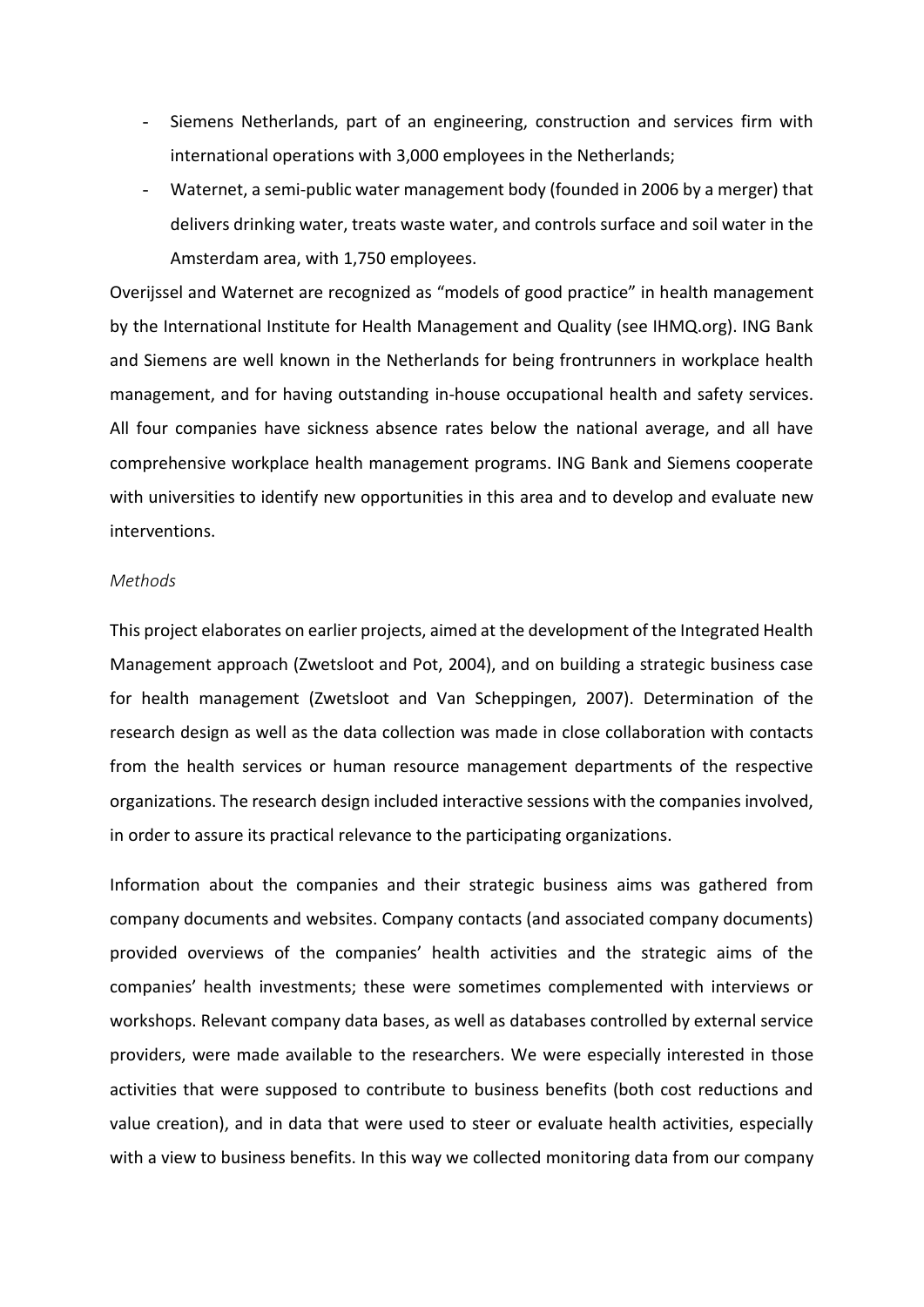partners about relevant activities and their potential impacts. No new data were generated for this research. We made use of monitoring data that became available via the health and HRM company contacts. Our prime interest concerned longitudinal data at the individual and organizational level.

The benefits for each organization were grouped into four clusters, forming two-by-two matrices of cost reductions and added value, related to health and business respectively (see Table II for the matrix design). Both short-term and long-term benefits were included. We compared our findings with the list of potential business benefits provided by Zwetsloot & Van Scheppingen (2007), to also identify potential benefits that were not explicitly managed in the case companies.

The results of our data analyses, per organization, were then presented and discussed with managers and staff experts from the organizations involved. These workshops revealed valuable additional insights. Finally, a cross-case analysis was made, to come to conclusions beyond the individual cases.

|                                                     | Examples                                                     |                                                                    |  |
|-----------------------------------------------------|--------------------------------------------------------------|--------------------------------------------------------------------|--|
| Type of benefits                                    | Health/Vitality                                              | Business/Economic                                                  |  |
|                                                     |                                                              |                                                                    |  |
| Cost reductions                                     | Lower cost for replacing sick Less disturbance in production |                                                                    |  |
|                                                     | people                                                       |                                                                    |  |
| Added value                                         |                                                              | Keeping the aging workforce vital Increased labor productivity and |  |
|                                                     | and productive                                               | manpower efficiency                                                |  |
| <b>Source:</b> Zwetsloot and Van Schenningen (2007) |                                                              |                                                                    |  |

**Table II.** A two-by-two matrix of health and business benefits, with examples

**Source:** Zwetsloot and Van Scheppingen (2007)

## Findings

*Health and business benefits strived for*

In all companies the health activities were presumed to yield cost reduction and create added value. The health activities that were supposed to contribute added value to the organization's strategy were all grounded in the company's strategy. They were either related to the human resource strategy (all four cases), the corporate social responsibility strategy (Siemens and ING) or the organizational development strategy (Overijssel).

An overview of our findings for each company is presented in Tables III and IV, focusing on health and business benefits, respectively.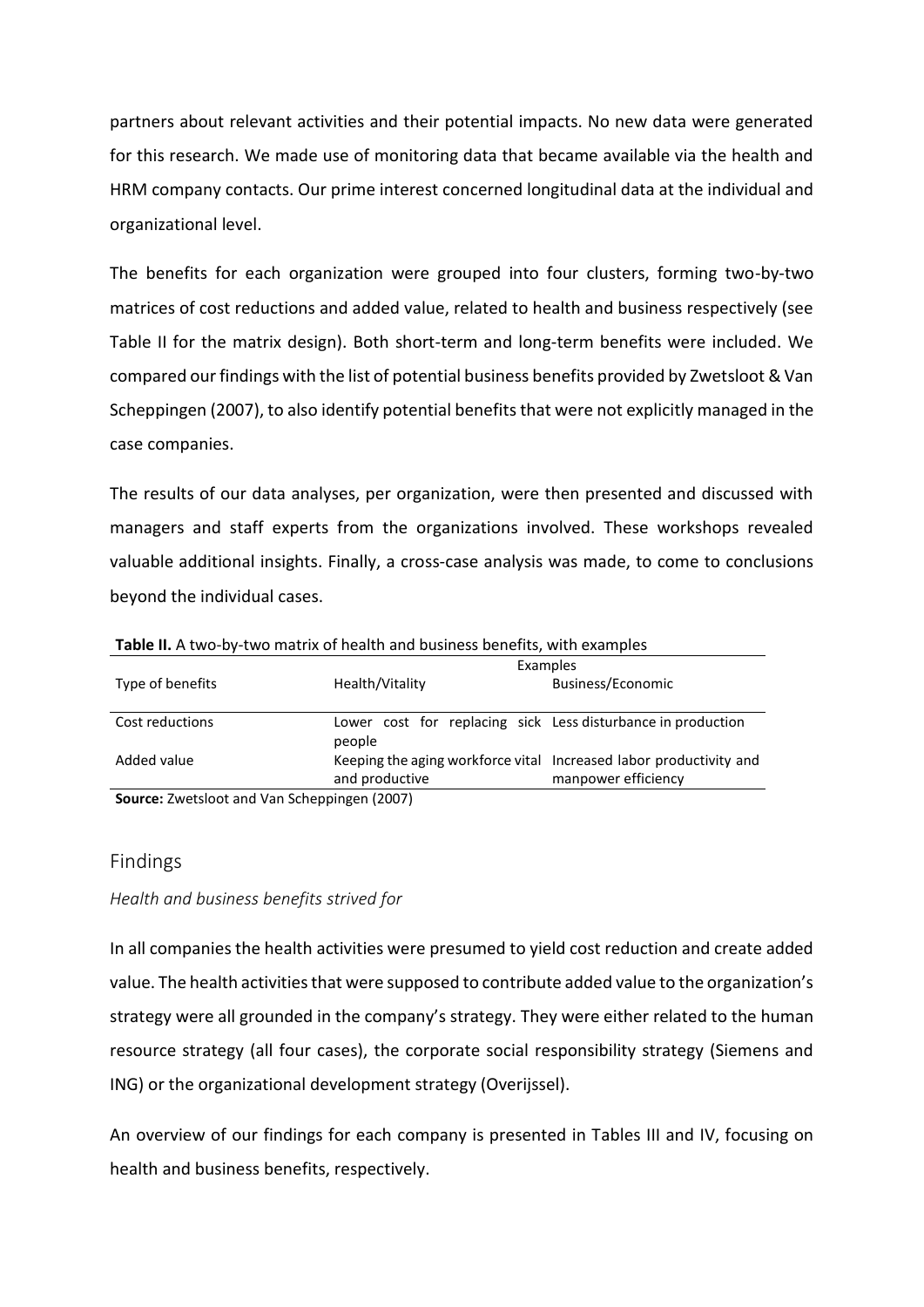Each of the companies strived for the reduction or prevention of sickness absence and of health complaints. This is certainly promoted by the Dutch legislation whereby organizations are obliged to pay 100 percent of an employee's wages during the first two years of sickness absence. Moreover, the frontrunner companies involved clearly recognized the positive value of health.

|                                                                       | <b>ING bank</b> | Overijssel | <b>Siemens</b> | Waternet |
|-----------------------------------------------------------------------|-----------------|------------|----------------|----------|
| Health-related cost reduction                                         |                 |            |                |          |
| Reduction or prevention of sickness absence                           | A               | A          | A              | A        |
| Reduction or prevention of (physical and<br>mental) health complaints |                 |            |                |          |
| In general<br>$\overline{\phantom{a}}$                                |                 | A          | A              | A        |
| Burn-out<br>$\blacksquare$                                            | A               |            |                |          |
| Work pressure<br>$\overline{\phantom{a}}$                             | A               |            |                |          |
| Monitoring and, where necessary reduction of<br>OHS risk (exposures)  |                 | A          |                |          |
| <b>Reduction of accidents</b>                                         |                 |            |                | A        |
| Health-related added value                                            |                 |            |                |          |
| Improved mental flexibility of employees                              | A               | A          | A              | A        |
| Improved physical conditions of                                       |                 |            |                |          |
| Employees with unhealthy lifestyles                                   | A               |            |                | A        |
| All employees<br>$\overline{\phantom{a}}$                             |                 |            | A              |          |
| Enhanced resilience of employees                                      | A               | A          |                |          |
| Improved quality of work                                              |                 |            |                |          |
| Opportunities for development and<br>learning                         |                 | A          |                |          |
| Higher degree of self-control and self-<br>organization               |                 | A          |                |          |

#### **Table III** Health benefits strived for

**Note:** A = health benefits strived for

In terms of health-related cost reduction, we did not explicitly find the following potential benefits mentioned by Zwetsloot and Van Scheppingen (2007):

(1) lower workers' compensation due to reduced sickness absence;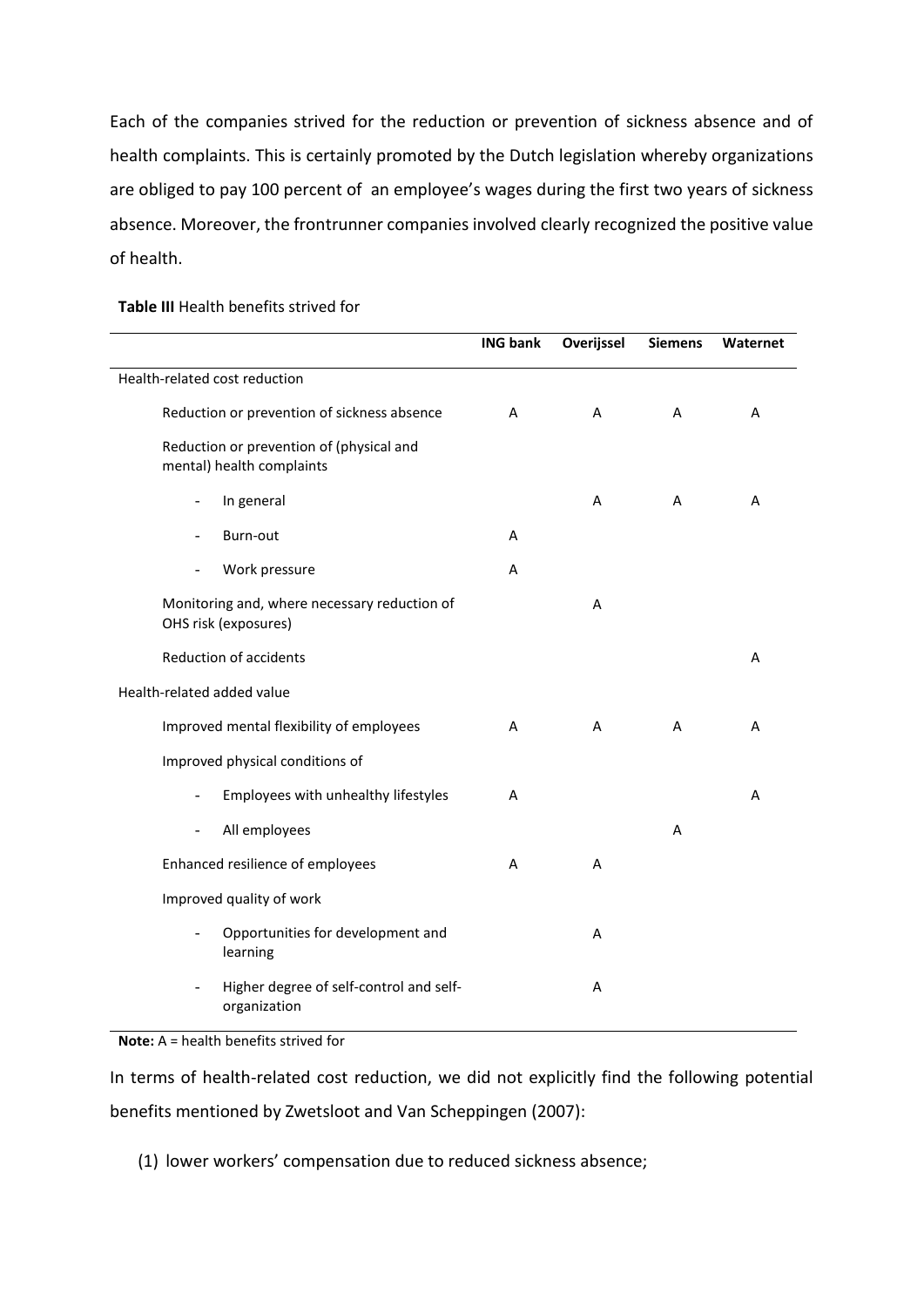- (2) lower cost for replacing sick people;
- (3) lower costs for treatment;
- (4) elimination of, or reduction in hazardous duty pay;
- (5) lower premiums for (health) insurance;
- (6) lower premiums for social security.

The latter two are easy to understand as they are not relevant in the Dutch context. A likely explanation for the other elements that has not been mentioned is that these cost reductions are implicitly seen as directly related to reductions in sickness absence. The companies were aware of those associated cost reductions, but regarded the monitoring and reduction of sickness absence as sufficient.

|                                                                                                                           | <b>ING Bank</b> | Overijssel | <b>Siemens</b> | Waternet |
|---------------------------------------------------------------------------------------------------------------------------|-----------------|------------|----------------|----------|
| Business-related cost reduction                                                                                           | B               | B          | B              | B        |
| Business-related added value                                                                                              |                 |            |                |          |
| Improved company image, especially in the<br>labor market                                                                 | A               | A          | A              | A        |
| Better work performance (productivity,<br>creativity, customer orientation)                                               | A               | A          | A              | A        |
| Increased flexibility, employability and<br>working ability (keeping an aging working<br>population vital and productive) |                 |            |                |          |
| of the total workforce<br>÷,                                                                                              | A               | A          | A              |          |
| of older employees<br>$\overline{\phantom{0}}$                                                                            |                 |            |                | A        |
| Long-term improved customer satisfaction                                                                                  | A               | A          | A              |          |
| More inspired employees                                                                                                   | A               | A          | A              |          |
| Improved quality of personnel (leadership,<br>work style, competencies, etc.)                                             |                 | A          | A              | A        |
| Improved profile as a responsible company                                                                                 | A               |            | A              |          |
| Contribution to a "winning performance<br>corporate culture"                                                              | A               |            |                |          |
| Improved company climate                                                                                                  |                 |            |                | A        |
| Improved cooperation and collaboration                                                                                    |                 | A          |                |          |

**Table IV.** Business benefits strived for

Note: A = business benefits strived for; B = No business benefits strived for explicitly.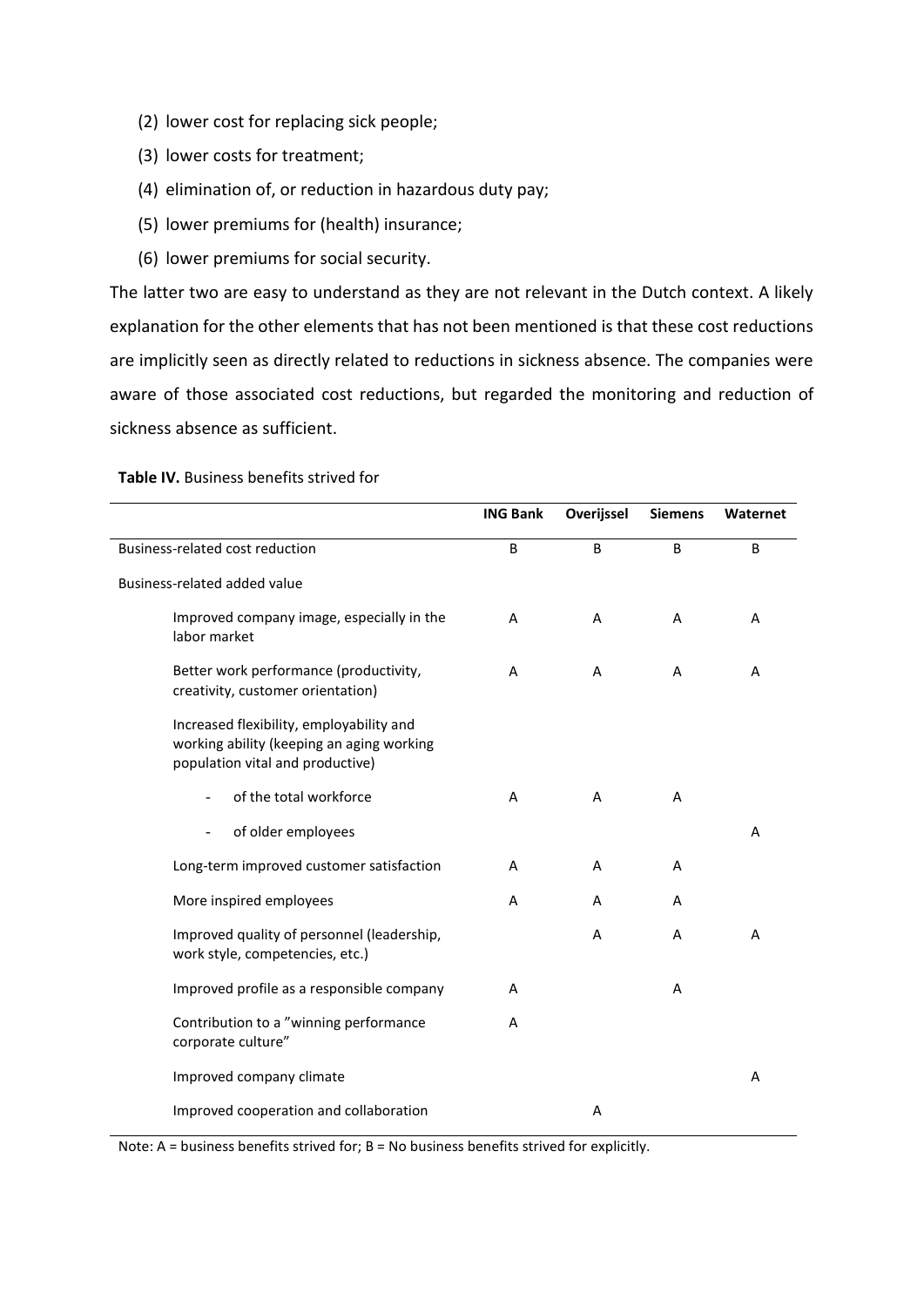Remarkably, in none of the cases were business-related cost reductions explicitly strived for via health activities. Potentially relevant benefits in this cluster could include (Zwetsloot and Van Scheppingen, 2007):

- Reduction of failure costs, fewer disturbances in production, etc.
- Reduction of costs for replacement of sick personnel
- Reduction of costs for recruitment and retention of personnel
- Reduced costs of conflicts at work

A possible explanation is that such cost reductions were regarded implicitly only; for example, an improved image in the labor market (which we categorized as added value to the business) can easily be associated with a reduction in costs for replacement and retention. As another example, within Waternet sickness absence reduction is regarded as a business cost reduction: they know that every percentage point in sickness absence costs them around EUR 1.5 million annually.

Another interesting finding is that the improvement of a company's image, especially in the labor market, produces an important strategic business benefit. As this benefit is not directly related to health interventions focused on individuals, it might be easily overlooked when such interventions are evaluated. As previously stated, in health research such benefits are often not addressed, and as it turned out the organizations in this did not systematically consider this benefit either.

Where business-related added value is concerned, we did not find the following options:

- (1) Strengthening of business and/or brand image;
- (2) Being able to respond more adequately to changes in the business environment, especially to requirements from society at large, consumers, authorities and NGOs (organizational learning);
- (3) Increasing capacity for technological and social innovation;
- (4) Increasing company value in the stock market;
- (5) Corporate culture focusing on innovation and learning.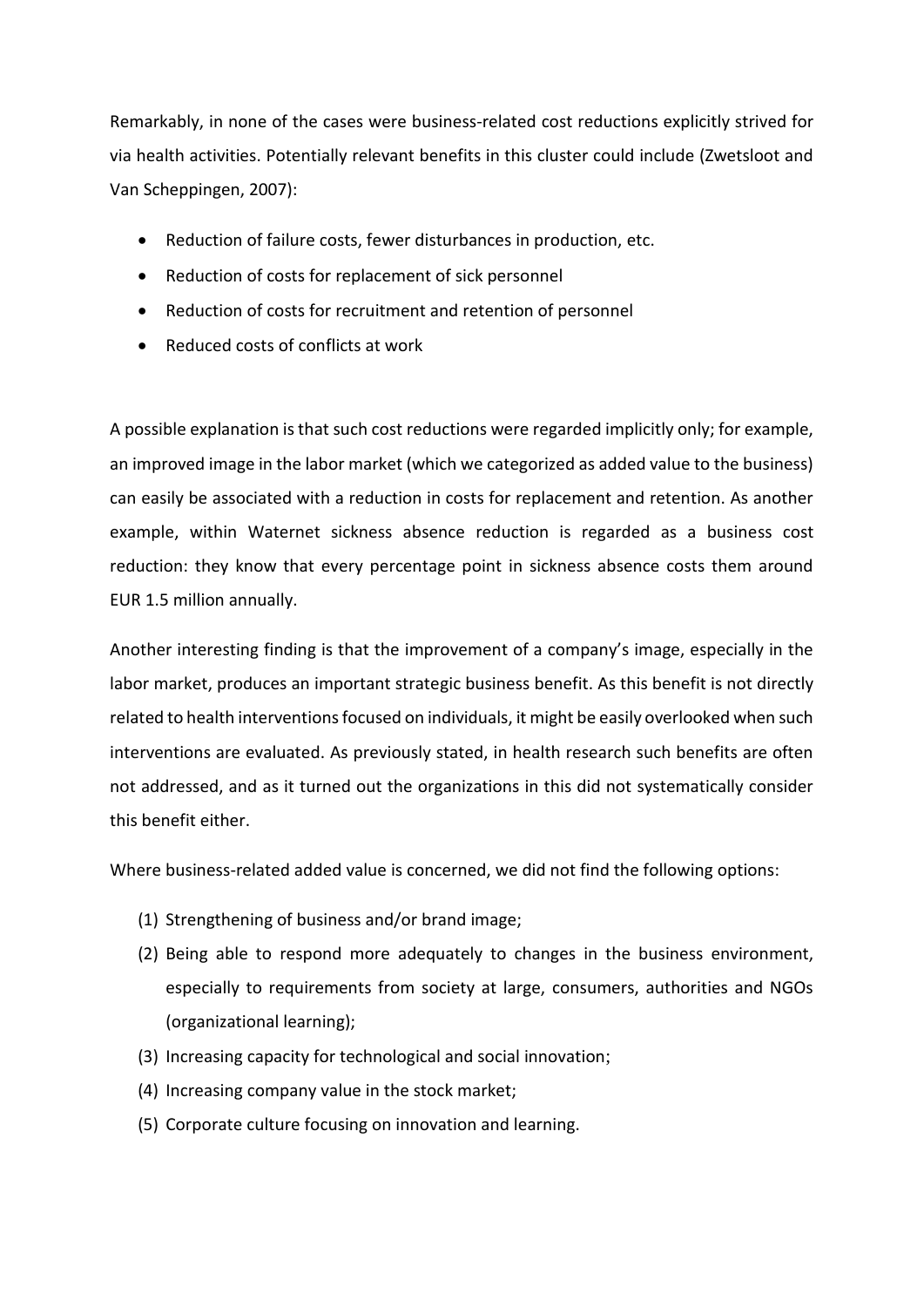Expectations for the business and economic benefits of health investments were to a high degree based on professional judgment, implicit assumptions and common sense. This was equally true for health and human resource professionals, managers and controllers. Expectations for health benefits were, however, based much more on professional experience, (limited) evaluations of interventions, and on scientific evidence (from the health professionals involved). This confirms that the assessment of business benefits is less developed, both in theory and in practice.

#### *Availability of relevant monitoring data*

Table V provides a general overview of the data that each company had, or had access to via its regular service providers.

| Category of data                  | Organization |            |                |          |
|-----------------------------------|--------------|------------|----------------|----------|
|                                   | <b>ING</b>   | Overijssel | <b>Siemens</b> | Waternet |
| Outcomes of physical health tests | A, C, F      | B          | A,C,F          | A,C,F    |
| Health surveys                    | A,C,F        | A,D        | A,C,F          | A,C      |
| Employee satisfaction surveys     | A,D          | A,D        | A,D            | A,C      |
| Working ability                   | B            | B          | A,C            | A,C      |
| Sickness absence                  | A,C,G        | A,E        | A,D            | A,D      |
| Data on productivity (output)     | G, H, D      | B          | G, H, D        | н        |
| Labor market data                 |              | A,E        |                |          |

#### **Table V.** Overview of available data by company

**Notes:** A = Data available; B = no data available; C = data on individual (and higher) aggregation level; D = data on departmental (and organizational) level; E = data on organizational level; F = some longitudinal data on individual level available; G = data available in de company, but not available to the researchers; H = not regarded (by the company) as sufficiently relevant for this research.

For evaluation and monitoring purposes it is important to have longitudinal data, involving a representative group of employees from relevant parts of an organization. These were rarely available. In the main, individual data were only available through external service providers.

On an individual level, productivity data were generally not available in the organizations, or not specified in relation to health investment. This is partly due to the difficulty of measuring productivity on an individual level, except for routine activities with well-defined output, such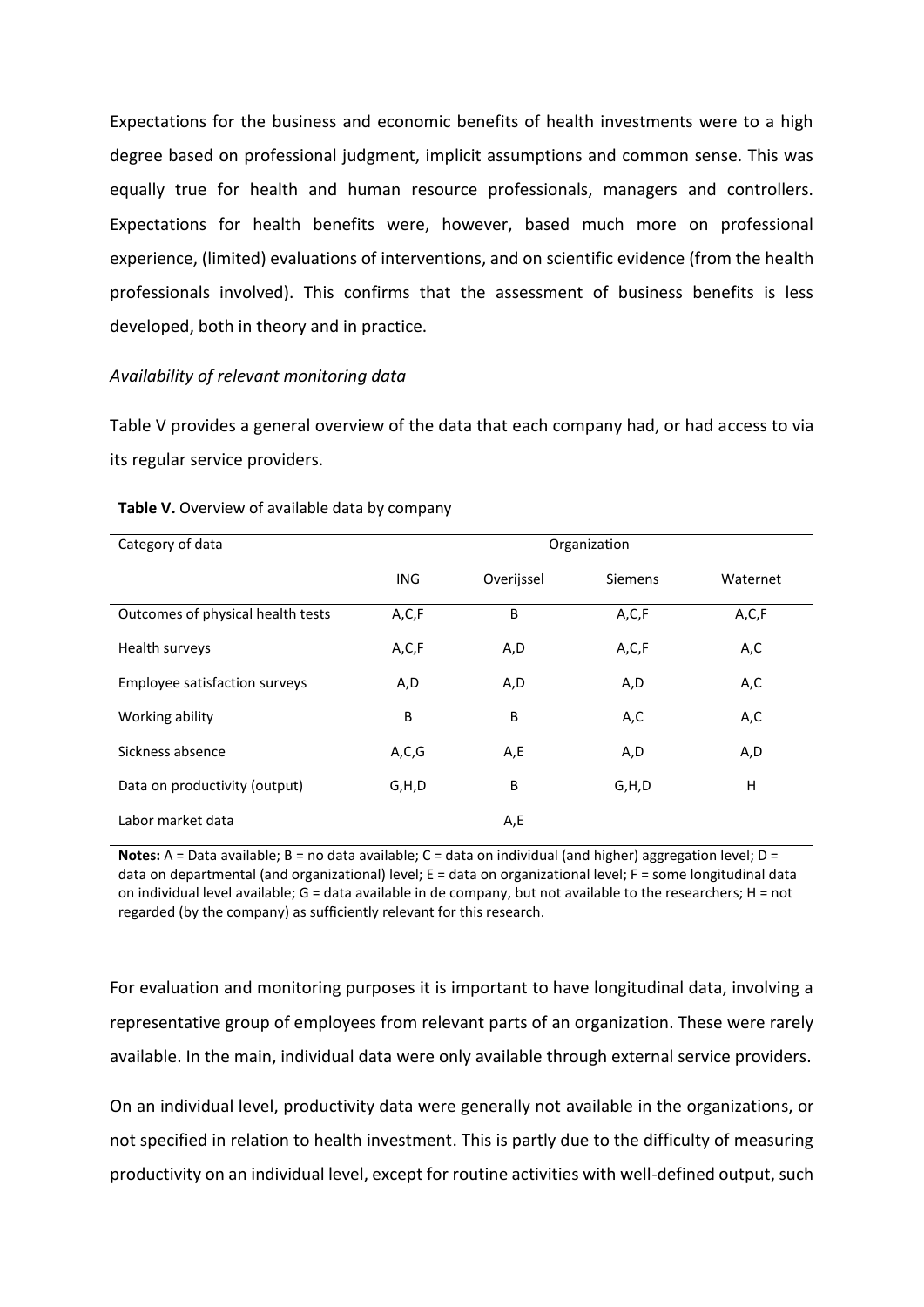as in the bank's call center. Such departments were not, however, regarded as being representative of the organizations. Most available data on business benefits stemmed from employee satisfaction surveys.

Time recording is an option for measuring productivity, but in the workshop with managers at Siemens it was not regarded as a useful productivity measure at the individual level. As one director said:

*For my secretary, the most important thing is that she responds to phone calls from clients in a customer-friendly way. For the engineers, commitment to work on a particular project is vital for entrepreneurship in the company and much more important than productivity measured as their output.*

Another interesting productivity aspect at Siemens is the mindset of the engineers, whose professional attitude drives them to search for perfect technological solutions, while the overwhelming majority of Siemens' customers desire (and pay for) technological solutions that are "fit for purpose" (i.e. technology that works, but that is not necessarily perfect). In this way, the corporate culture and mind-set of the engineers are likely to sub-optimize productivity. However, objective data on this intangible factor were not available.

## *The use of available data*

The primary users of the data mentioned in Table VI included HRM and health officers, external service providers, production managers and corporate social responsibility or corporate sustainability managers. Financial controllers did not use these data, while health officers rarely used data on business impacts.

Data from health checks and health surveys were primarily used to provide feedback to individuals, and to identify high-risk target groups (individuals) to whom interventions were subsequently offered.

Sickness absence data were primarily used by health services and HRM staff to keep managers informed, and to convince them to take action when relevant.

Employee Satisfaction Surveys (ESS) [2] were used not only to monitor overall worker satisfaction, but also to assess the prevalence of mental health problems. They were also the only available source of data on the impact of activities that targeted the entire population. Only Overijssel monitored the occupational health and safety of all its workers with a survey that was intended to provide managers with the information needed to take action where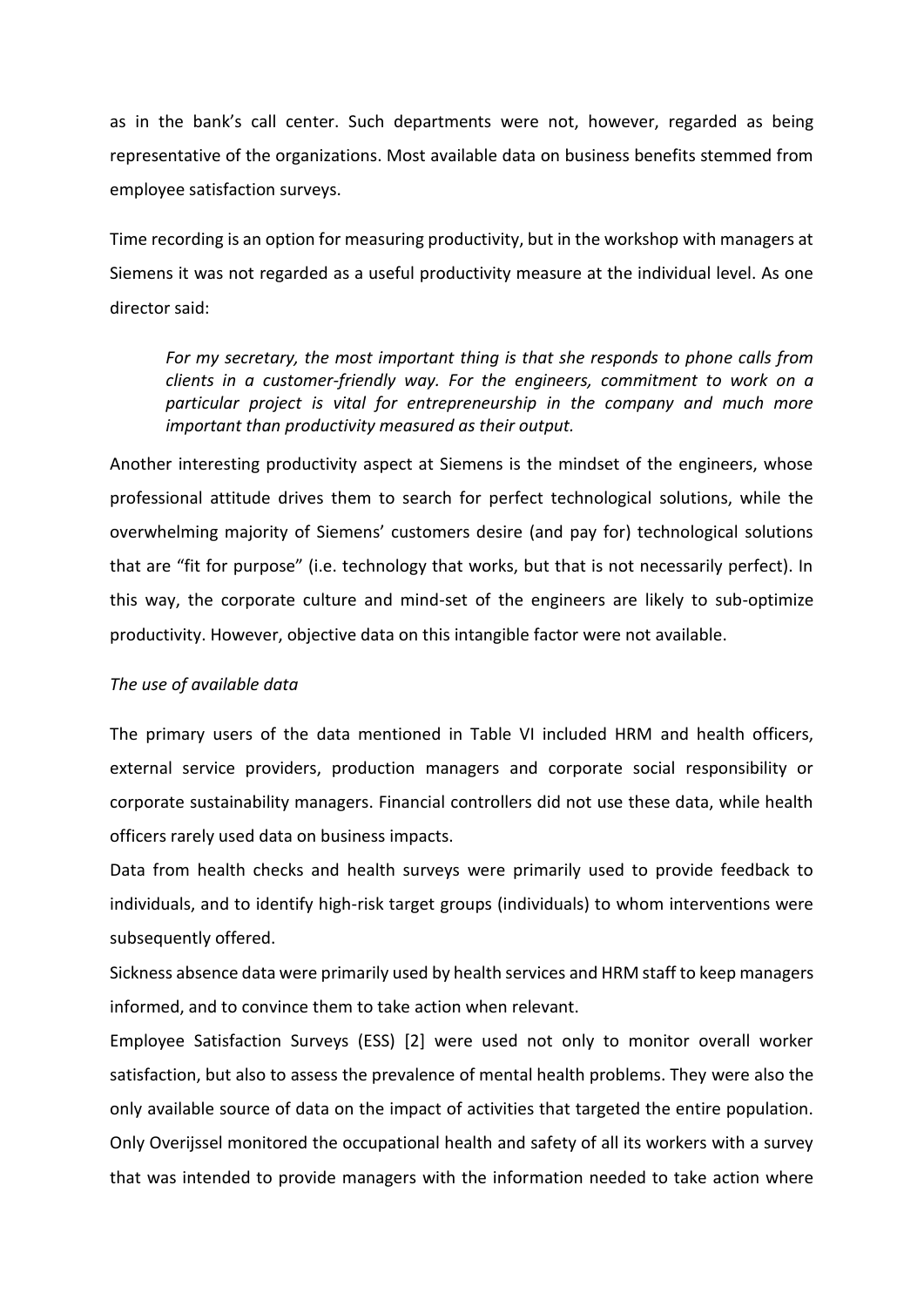necessary. Consequently, in Overijssel the monitored outcomes were used to trigger management interventions at a departmental and/or individual level. In the other organizations surveys were not used in that way; health monitoring in those organizations was primarily a tool for health professionals, who initiated interventions where necessary, and thereby could decide whether or not to inform or involve managers.

| Category of data                      | <b>Primary user</b>                                                  | Main purpose of use                                                                        | <b>Actions triggered</b>                                                           |
|---------------------------------------|----------------------------------------------------------------------|--------------------------------------------------------------------------------------------|------------------------------------------------------------------------------------|
| Outcomes of physical health<br>checks | Company health<br>professionals and<br>external service<br>providers | Feedback to<br>individuals &<br>identification of high-<br>risk target groups              | <b>Health interventions</b><br>targeting high-risk<br>groups                       |
| Health surveys                        | Health professionals<br>and service providers                        | Feedback to<br>individuals &                                                               | (Mental) health<br>interventions targeting<br>high-risk groups                     |
|                                       |                                                                      | identification of high-<br>risk target groups                                              |                                                                                    |
| <b>Employee satisfaction surveys</b>  | HRM & corporate<br>social responsibility<br>(CSR) managers           | Monitor overall work<br>satisfaction and<br>mental health<br>problems                      | Organizational<br>development and<br>leadership                                    |
|                                       |                                                                      |                                                                                            | Mental health<br>interventions targeting<br>high-risk groups                       |
| Work ability                          | <b>HRM</b>                                                           | Assess present and<br>predict future<br>employability,<br>especially of older<br>employees | Input for personal<br>development plans                                            |
|                                       |                                                                      |                                                                                            | (Mental) health<br>interventions targeting<br>high-risk groups                     |
| Sickness absence                      | HRM and company<br>health professionals                              | To keep managers<br>informed and trigger<br>action when relevant                           | Health prevention or<br>promotion activities;<br>changes in behavioral<br>patterns |
| Data on productivity (output)         | Management                                                           | To monitor financial<br>performance,<br>benchmark, and<br>legitimize invoices              | Input for evaluation of<br>individual<br>performances                              |
| Labor market data                     | HRM professionals                                                    | To monitor<br>attractiveness of the<br>company on the labor<br>market                      | Public relations, and<br>review of recruitment<br>activities                       |

**Table VI.** Overview of data and their use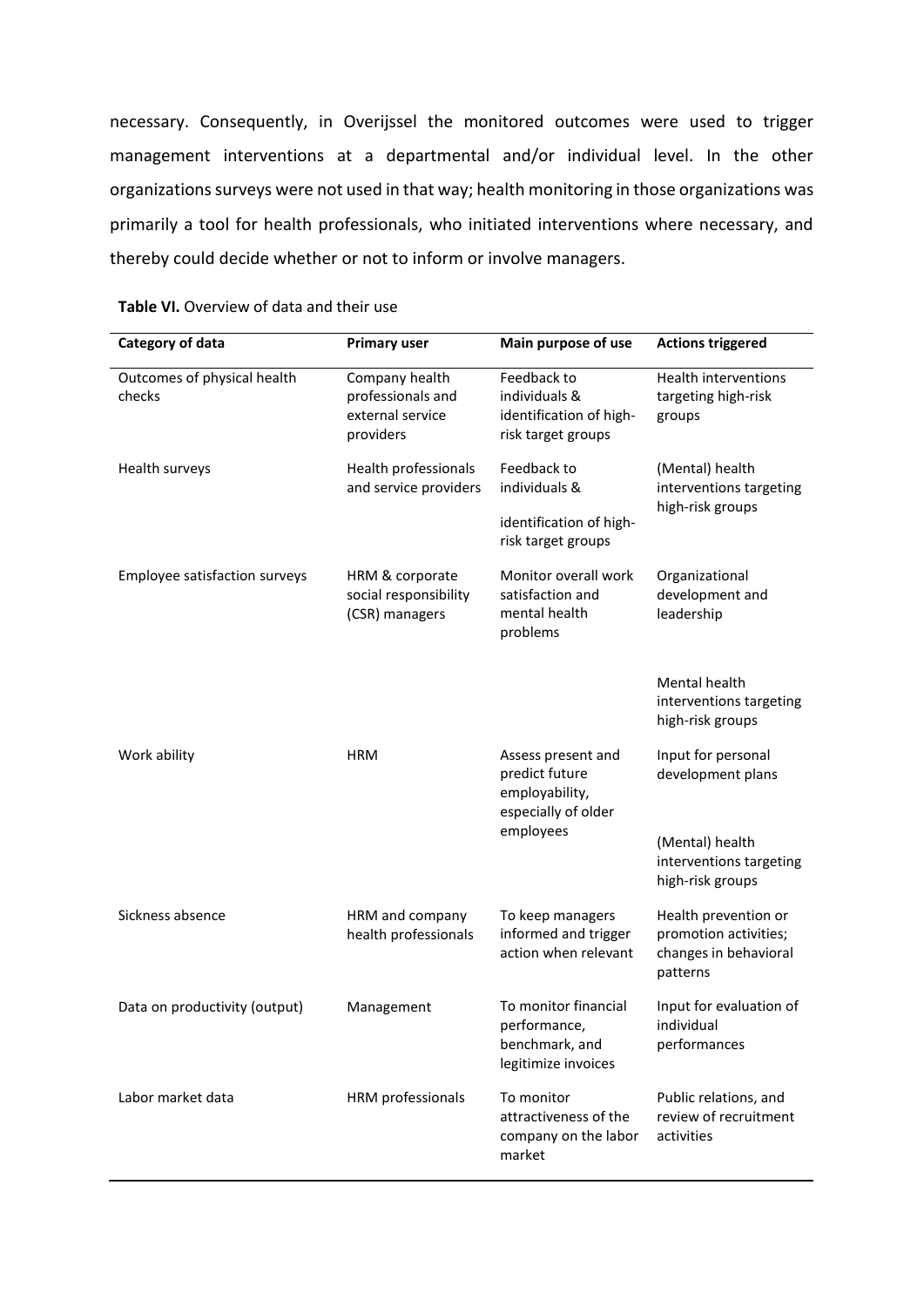External service providers used several data sources at the individual level for the evaluation of their interventions and shared them with their client organizations. This information was also used for benchmarking purposes. However, initial and follow-up assessments, as well as systematic evaluations, were seldom performed. As these data focus narrowly on the healthrelated issues, they usually had limited relevance, or none at all, for business benefits. The exception was data collected from employee satisfaction surveys.

Overall, the organizations had many data sources available that could potentially be of use in identifying and managing health and related business benefits. However, these data sources were fragmented across departments and, sometimes across service providers, and involved a variety of databases that were not always compatible. As a result, these frontrunner companies only rarely evaluated the business impact of their health interventions, and could only hope to achieve the intended business benefits.

#### **Discussion**

In this section we will present some of the lessons learned through this research, discuss its limitations and prospects, and suggest improvements for company practices.

#### *Additional insights gained through this research*

A prevalent assumption in literature is that investments in health can lead to business benefits because healthier people are more productive (see De Greef *et al.*, 2004a, 2004b; Ozminkowski *et al.*, 2004; Goetzel *et al.*, 2004, Burton *et al.*, 2008). This was also our assumption when we started our research.

In itself this assumption is certainly correct, but we identified another mechanism for value creation through workplace health management. When an organization invests in a company fitness center (e.g. Waternet), the availability of the center and associated company fitness programs can have a direct, positive impact on the company's attractiveness in the labor market, both for current and potential employees (irrespective of its health impact on the users). The fitness center can be regarded as a modern and attractive secondary benefit of employment that shows that the company cares for its employees. Consequently, the company will be perceived as a more attractive employer, and this is an increasingly important issue given the "war for talent". This example clearly shows that business benefits can be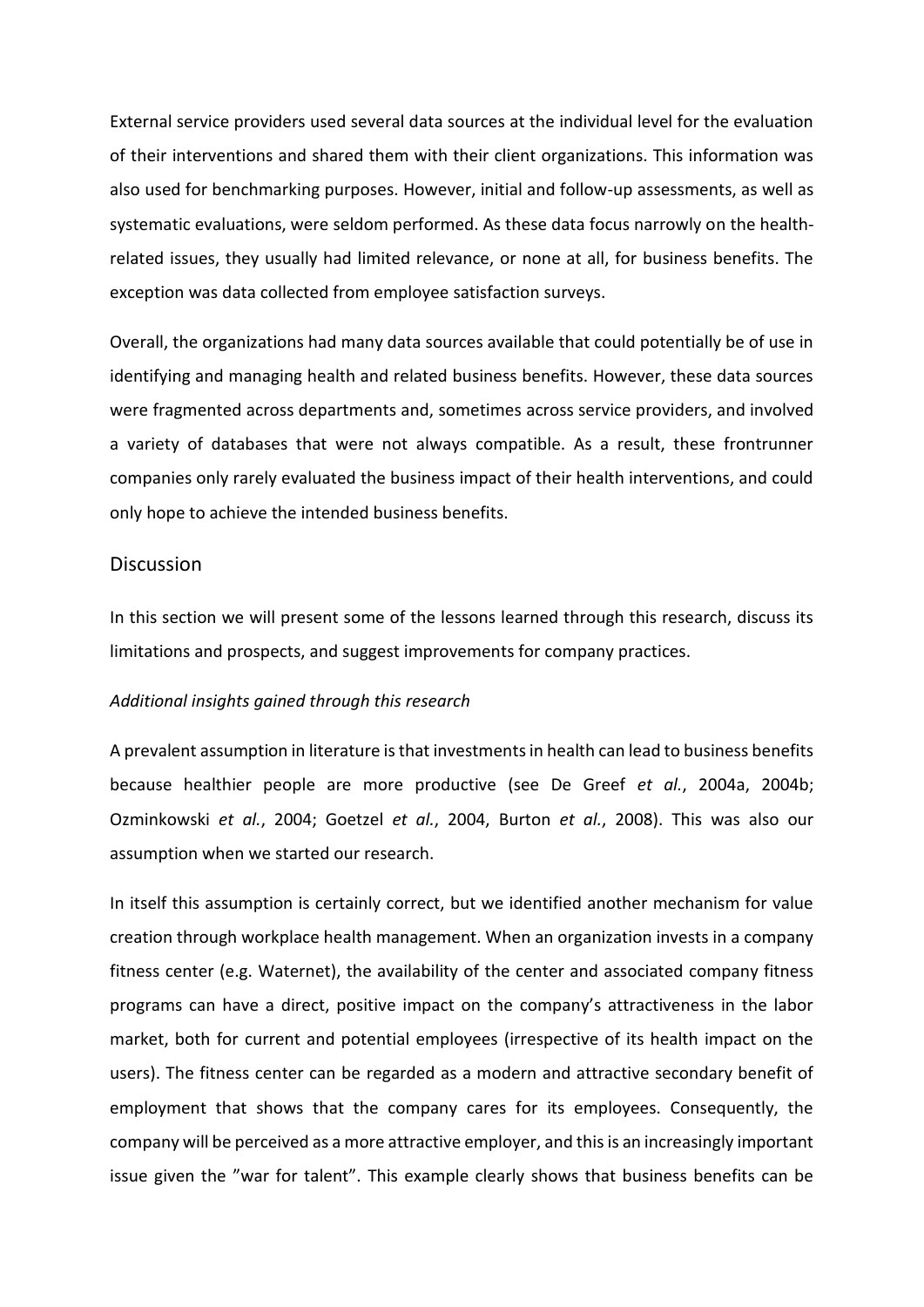created even in the absence of individual health effects. There are apparently more routes to business benefits than the well-known one: better health  $\rightarrow$  more productive employees  $\rightarrow$ business benefits pathway.

So far, such indirect routes to organizational benefits have been altogether neglected in evaluation studies of health interventions at the workplace or have received little attention, perhaps due to the strength of the existing focus on solving health problems, rather than on opportunities for creating strategic benefits.

#### *Health management effectiveness*

From a business point-of-view, the assurance of good health (and its associated business benefits) at the organizational level can be an important objective. As always, effectiveness is measured by realizing the objectives. In the case of assurance, effectiveness implies constant good performance (perhaps as the basis for continuous improvement). This will require a type of evaluations that is different from the usual evaluations of health interventions targeting health and productivity improvements at the individual level.

In some cases, these different perspectives on effectiveness triggered discussions between company representatives and researchers. In the end, because as the data that became available through this study were of limited quality and quantity, we did not try to evaluate the effectiveness or cost-effectiveness of the investments made. This can, however, certainly be relevant to future research activities.

#### *Research limitations and suggestions for further research*

We have presented and analyzed an overview of the health and business benefits strived for by four frontrunner companies in the Netherlands, and of the data used to monitor and evaluate these benefits. The range of activities carried out by the four organizations, ranged from organizational development to creating good working conditions (including changes in work processes and the ergonomic redesign of workplaces), interventions in social interactions (leadership development, social support, culture) and more traditional health interventions focusing on the early detection of health problems followed by preventive actions, and health promotion and return to work for employees suffering from health problems.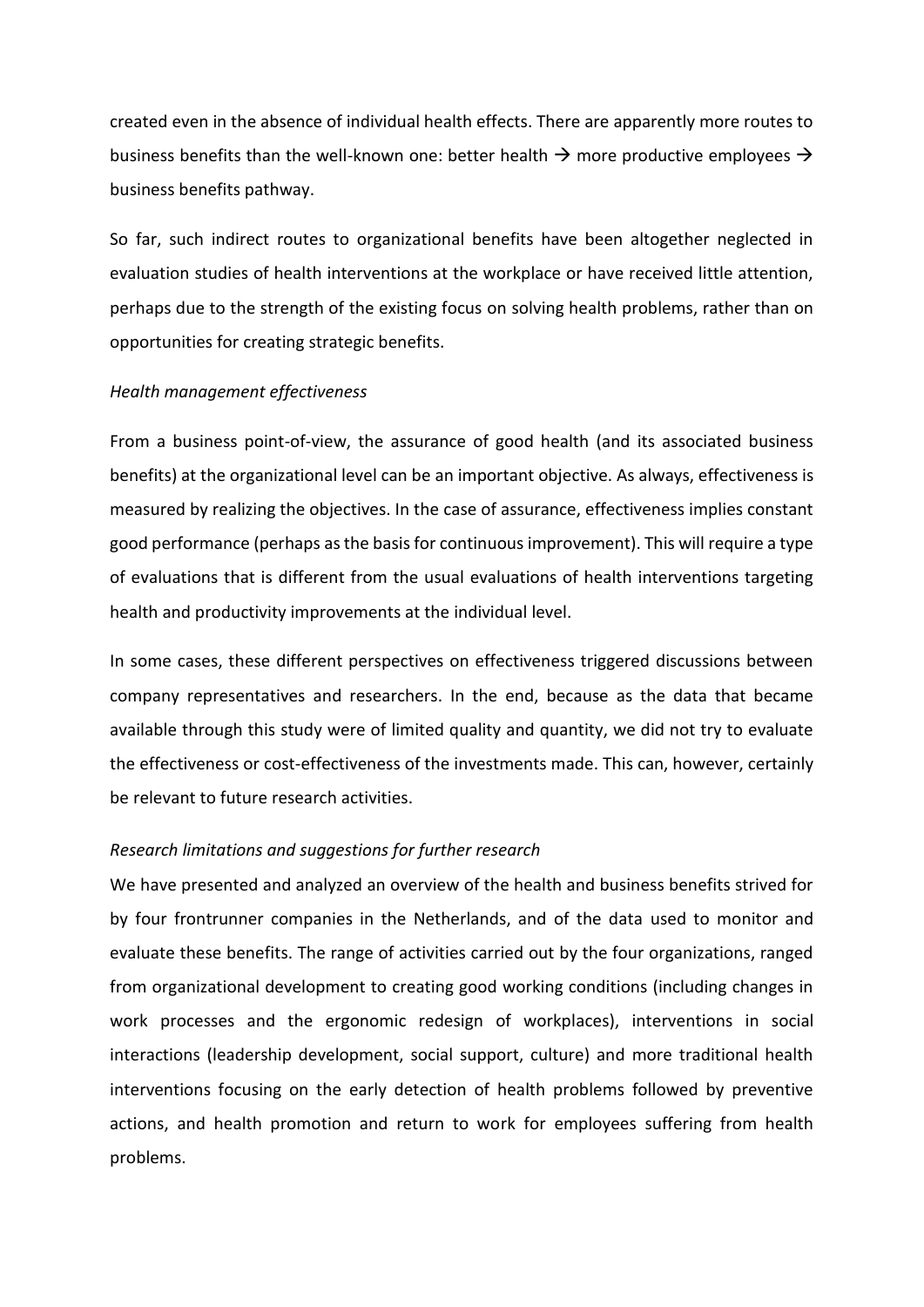Our research was limited to a predominantly qualitative analysis. It would be a challenge for future research to quantify the benefits identified, and to express them as fully as possible in monetary terms. In fact, we performed several quantitative analyses, but the limited number of reliable data sources that could be analyzed statistically (especially individual data from assessments or surveys before and after interventions and from in-company control groups) did not allow us to identify significant health and/or business outcomes for individual interventions. As more data sources are now being made available by the organizations, we hope to take that step in future research.

The analysis of availability and the use of data on health investments and the impact thereof also triggered questions about performance indicators, management information and management control (compare to Skoog, 2007; Johanson *et al.*, 2007). What data are vital to monitoring health investments and their generation of health and business benefits? Identifying the business benefits of individual and group interventions is complicated due to the multi-causality of organizational outcomes such as productivity, innovation and sickness absence. This is especially true with regard to long-term impact. It remains, therefore, difficult to predict the business impact of individual investments in health programs, or the contribution of specific interventions, especially over a longer period of time.

Our research provided insights into several implicit assumptions used by key company personnel who make decisions on health programs. It will be interesting to test such tacit knowledge in future empirical research. Three examples of such implicit assumptions are:

(1) positive attention to mental health helps to develop an innovative corporate culture;

(2) engagement is a predictor of good mental health; and

(3) synergy between programs promoting physical and mental health can be achieved.

A next step could be to analyze the alignment of the strategic goals of the organizations and the aims of their health investments, health interventions, performance indicators, and monitoring practices in order to clarify the strategic added value of such investments in health and vitality.

## *Practical implications*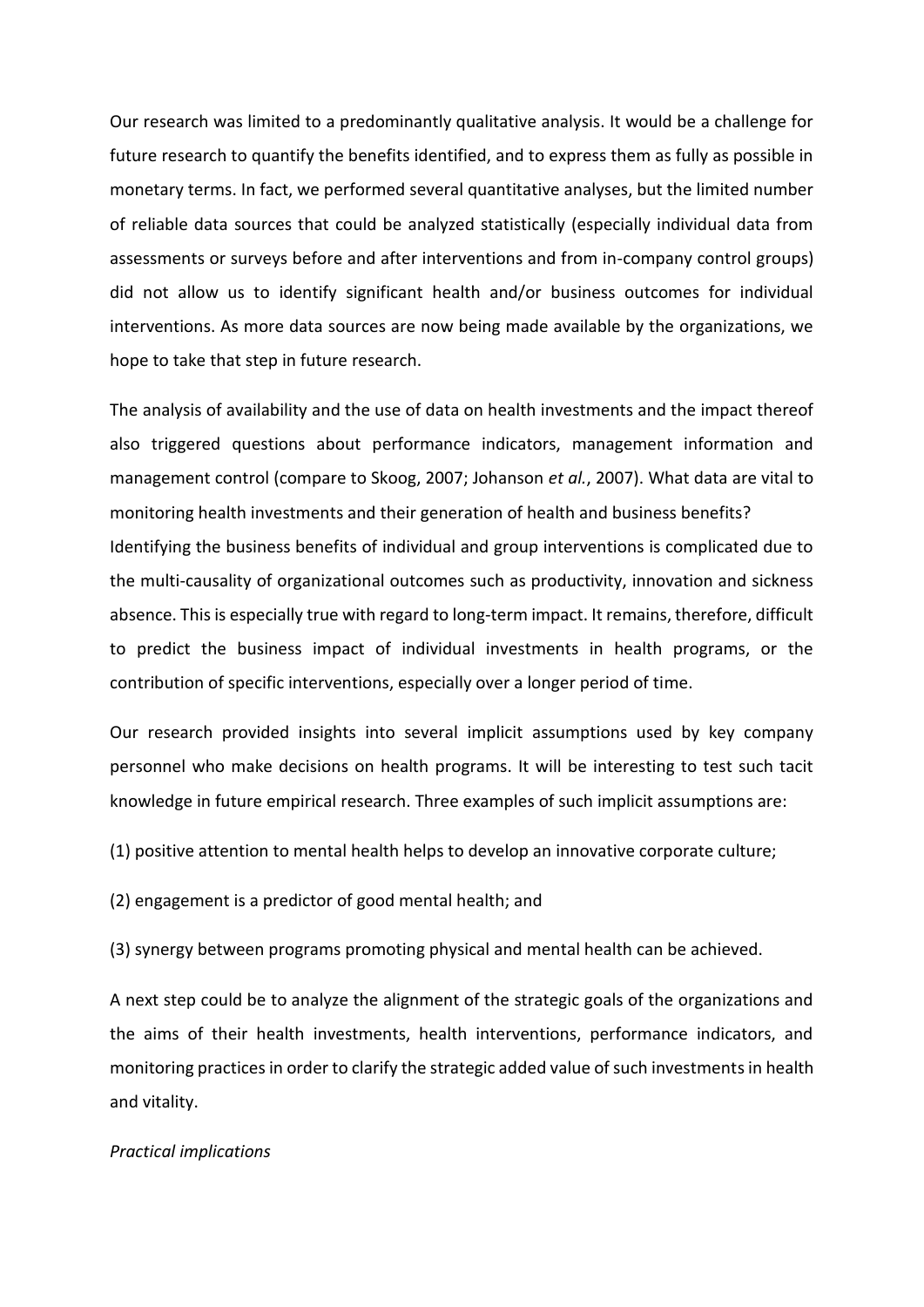The research findings were presented to key personnel in the organizations, including line managers. This triggered useful discussions about the relevance and meaning of health activities for the business. Jointly learned lessons were identified. Practical implications included the following:

- (1) Organizations can use the four dimensions mentioned in Table II to better formulate and review their intended health and business benefits.
- (2) Companies should consider business-related cost reductions as an explicit aim of health programs.
- (3) Several expected health and business benefits that have until now have been addressed only implicitly can be made explicitly. This will allow companies to manage their realization more systematically.
- (4) Organizations can optimize their data management, including health data, and develop performance indicators to monitor and steer the realization of health and business benefits.
- (5) Health interventions and programs should be monitored and evaluated more often and in a more thoughtful way, from both a health and a business perspective. In particular, the presentations and discussions with managers and staff experts made the companies aware of the limited alignment of the goals they have strived for, as well as the available data they have and use for monitoring purposes.
- (6) Health professionals should communicate more often with the financial and strategic departments of their organizations. Too often health professionals are so convinced of the importance of their messages that they expect managers to learn and understand their professional jargon. Health professionals will become more effective when they learn to speak the language of management, i.e. to link health issues to cost reduction and value creation.
- (7) General aims and container concepts like "health and vitality" can be understood and made operational in many ways. It is therefore difficult to evaluate them in a consistent and valid manner. These broad concepts are often influenced by a range of factors, which makes scientific evaluation rather complicated, often too complicated for company practice.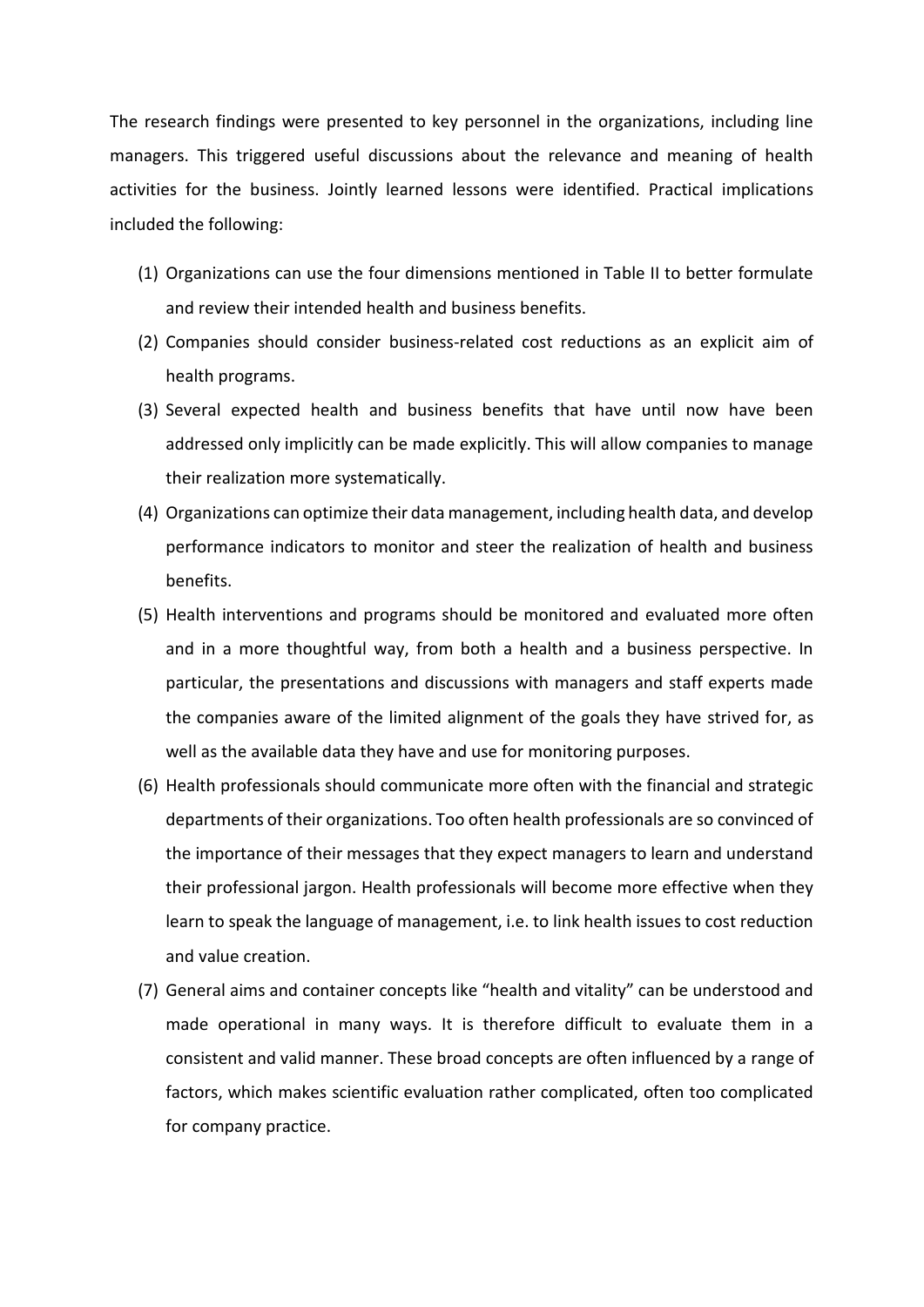Notes:

[1] The definition of "prevention" in quality management differs from that used by health professionals. For quality experts prevention comprises everything needed to do things right from the start

[2] ESS sometimes comprised sectors of mental health surveys, or data on the attractiveness of the organization as an employer for the current population of employees.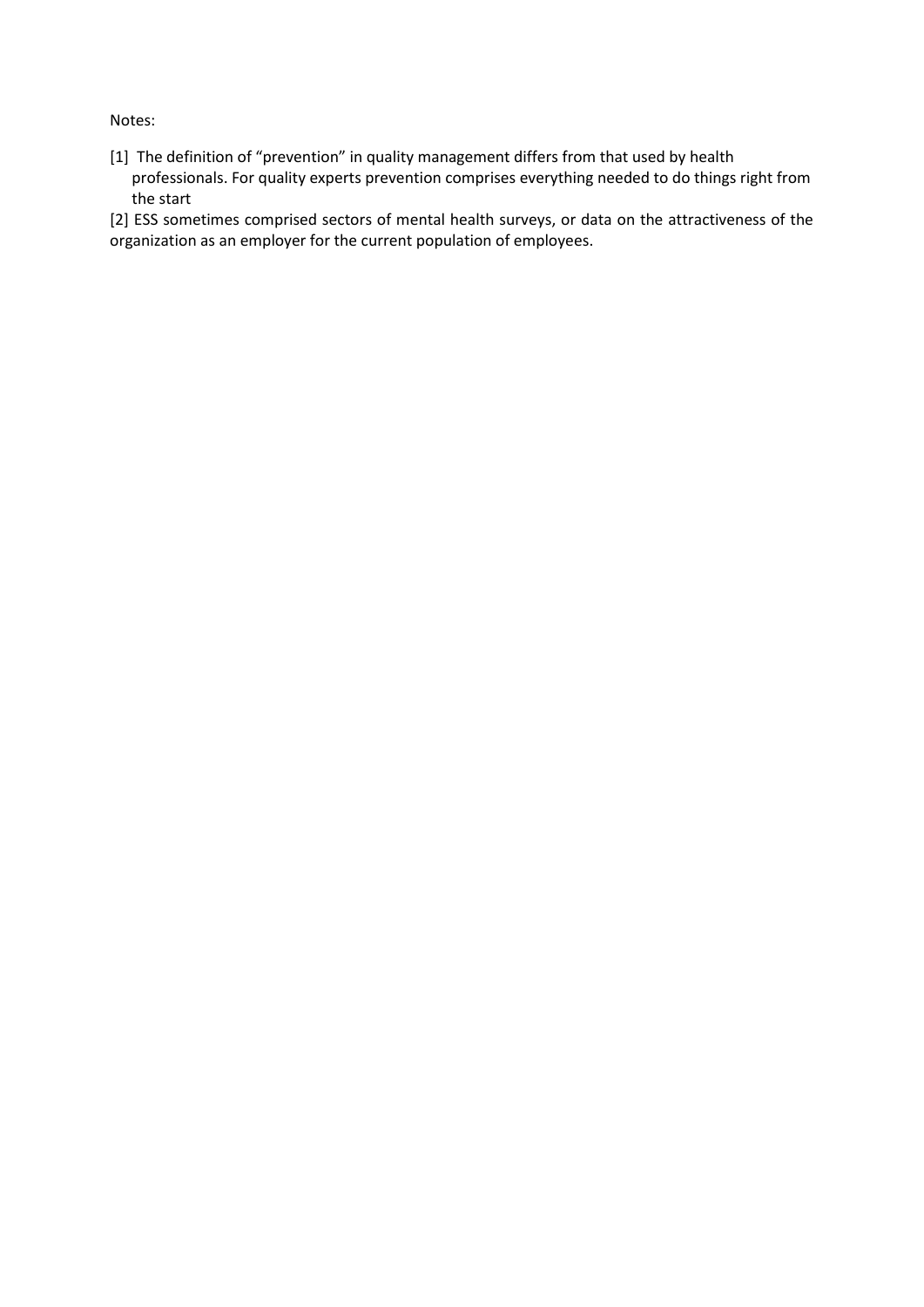# References

Burton W.N., Schultz A.B., Chen C.W., Edington D.W. (2008). The association of worker productivity and mental health: a review of the literature, *International Journal of Workplace Health Management,*  Vol. 1, No. 2, pp 78-94.

Conti T. (1993). *Building total quality*, Chapman & Hall, London.

Cooper J. & Patterson D. (2008) Should business invest in the health of its workers? *International Journal of Workplace Health Management*, Vol. 1, No. 1, pp 65-71.

Corbett D. (2004). Excellence in Canada: Healthy Organizations – Achieving results by Acting Responsibly, *Journal of Business Ethics,* Vol. 55, pp 125-133.

De Greef M. and Van den Broek K. (2004a). *Making the Case for Workplace Health Promotion*, ENWHP, Essen.

De Greef, M. and Van den Broek K. (Eds.) (2004b). *Quality of the Working Environment and Productivity*, European Agency for Safety and Health at Work, Bilbao.

De Vroome E., Bakhuys Roozeboom M. and Zwetsloot G.I.J.M. (2008), *De Fitscope en Verzuimscope, Een weergave van vitaliteit en verzuim van werknemers - op basis van de NEA (2005-2006)*. TNO Rapport KvL/V&GW/2008.142.031.12563/Zwe.ima, TNO Kwaliteit van Leven, Hoofddorp.

Edington D.W. and Schultz A.B. (2008), The Total Value of Health: a review of literature, *International Journal of Workplace Health Management*, Vol. 1, No. 1, pp 8-19.

EU-OSHA (1999), Health and safety at work: A question of costs and benefits? *Magazine 1.* European Agency for Safety and Health at Work, Bilbao.

Frick K. and Zwetsloot G.I.J.M. (2007), "From Safety Management to Corporate Citizenship - An overview of approaches to Health Management", In: Johanson U., Ahonen G. and Roslander R. (Eds), *Work Health and Management Control*, Thomson Fakta, Stockholm, pp 99-134.

Goetzel R.Z., Long S.R., Ozminkowski R.J., Hawkins K., Wang S. Lynch W. (2004), "Health, absence, disability and presenteeism cost estimates of certain physical and mental health conditions affecting US employers. Health and productivity cost estimates", *Journal of Occupational and Environmental Medicine*, Vol. 46, pp 398–412.

Hansson B., Ahonen G. and Diamant M. (2007), "Research on the financial outcomes of health related investments, In: Johanson U., Ahonen G. and Roslender R. (Eds), *Work Health and Management Control*, Thomson Fakta, Stockholm, pp 137-160.

Johanson U., Ahonen G. and Roslender R. (Eds, 2007). *Work Health and Management Control*, Thomson Fakta, Stockholm.

Juran J.M. (1979), *Quality Control Handbook*, McGraw-Hill.

Karasek R.A (2004), "An alternative Economic Vision for Healthy Work: Conducive Economy", *Bulletin of Science, Technology & Society*, Vol. 24 No. 5, pp 397-429.

Linhard J.B. (2005), "Understanding the return on health, safety and environmental investments," *[Journal of Safety Research](http://www.sciencedirect.com/science/journal/00224375)*, [Vol. 36, No. 3,](http://www.sciencedirect.com/science?_ob=PublicationURL&_tockey=%23TOC%235813%232005%23999639996%23602839%23FLA%23&_cdi=5813&_pubType=J&view=c&_auth=y&_acct=C000031079&_version=1&_urlVersion=0&_userid=603085&md5=590b425392d1d0bfc9d88d88c0276430) pp 257-260.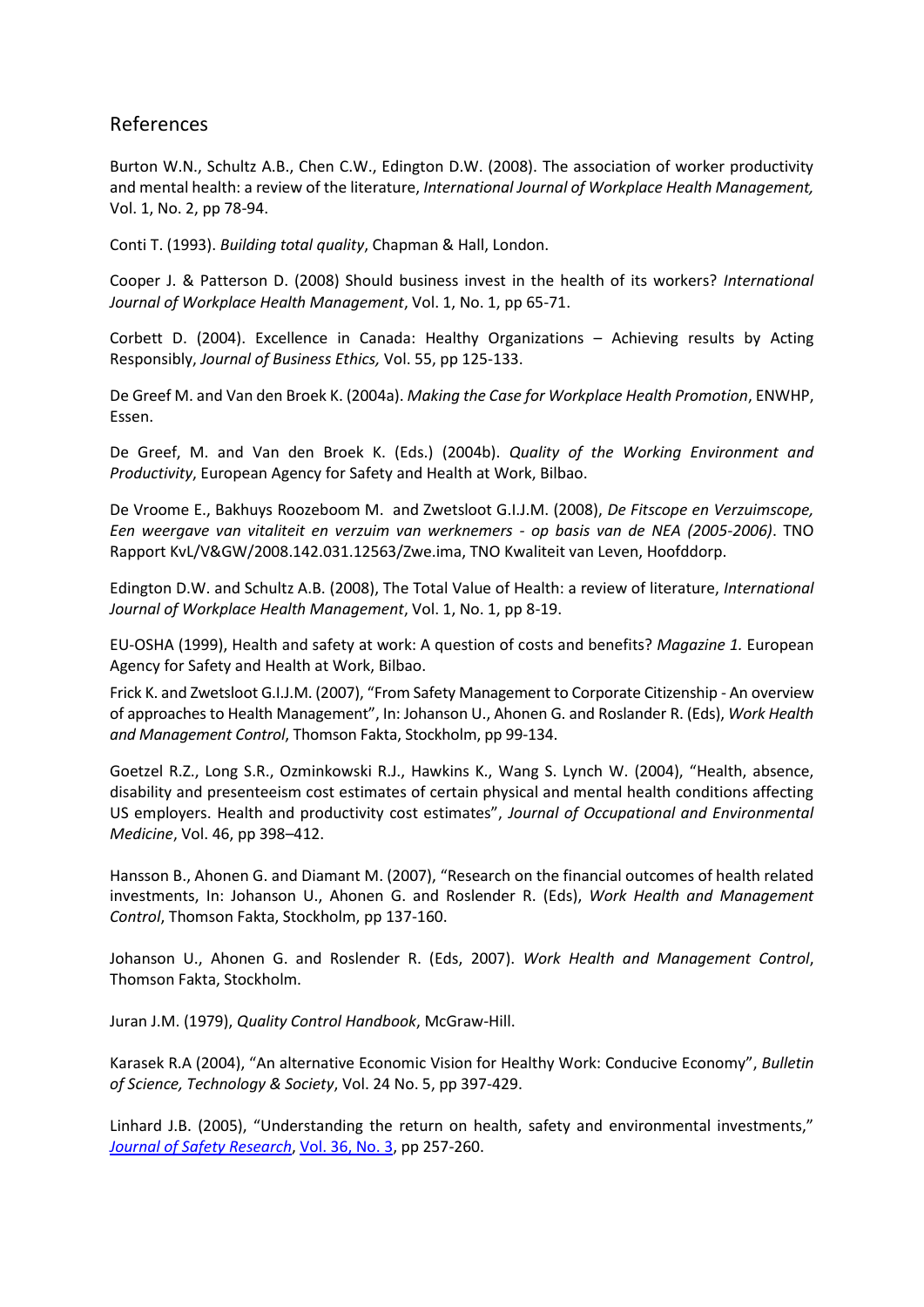Loepke R. (2008), "The value of health and the power of prevention", *International Journal of Workplace Health Management*, Vol. 1, No. 2, pp 95-108.

Nielsen, C., Hussi, T., Schunder-Tatzber, S., Roslander, R., Ahonen, G. (2007), "The interrelations between health and intellectual capital", In: Johanson U., Ahonen G. and Roslender R. (Eds), *Work Health and Management Control*, Thomson Fakta, Stockholm, pp 241-268.

Oxenburgh M. and Marlow P. (2005), The Productivity Assessment Tool: Computer-based cost benefit analysis model for the economic assessment of occupational health and safety interventions in the workplace, *Journal of Safety Research,* Vol. 36, pp 209 – 214.

Oxenburgh M., Marlow P. and Oxenburgh A. (2003), *Increasing Productivity and Profit through Health and Safety,* Taylor & Francis, London.

Ozminkowski R.J., Goetzel R.Z., Chang S. and Long S. (2004), "The application of two health and productivity instruments at a large employer", *Journal of Occupational and Environmental Medicine*, Vol. 46, pp 635–648.

Parent-Thirion A., Macias E.F., Hurley J. and Vermeylen, G. (2007), *Fourth European Working Conditions Survey*, European Foundation for the Improvement of Living and Working Conditions, Dublin.

Pot F.D. and Koningsveld E.A.P. (2009). Quality of working life and organizational performance - two sides of the same coin? *Scandinavian Journal of Work, Environment and Health* Vol. 35, No. 6, pp 421- 428.

Proper K.I. and Van Mechelen W. (2007), "Effectiveness and cost-effectiveness of worksite interventions to promote physical activity and healthy diet", *Proceedings of the World Health Organisation and World Economic Forum - Joint Event Preventing chronic diseases at the Workplace, Dalian, China, 5-6 September 2007.*

Skoog M. (2007), "Management control: a concept in constant transformation", In: Johanson U., Ahonen G. and Roslander R. (Eds), *Work Health and Management Control*, Thomson Fakta, Stockholm, pp.37-51.

Tompa E., Culyer A.J. and Dalinschi R. (Eds.) (2008), *Economic Evaluation of Interventions for Occupational Health and Safety*, Oxford University Press, Oxford.

Verbeek J., Pulliainen M. and Kankaanpää E. (2009), "A systematic review of occupational safety and health business cases", *Scandinavian Journal of Work, Environment and Health* Vol. 6, pp 403-413.

WHO (1948), *Constitution*, World Health Organization, Geneva.

Zwetsloot G.I.J.M. and Pot F.D. (2004), "The Business Value of Health", *Journal of Business Ethics,* Vol. 55, pp 115-124.

Zwetsloot G.I.J.M. and Van Scheppingen A.R. (2007), "Towards a strategic business case for health management", In: Johanson U., Ahonen G. and Roslender R. (Eds), *Work Health and Management Control*, Thomson Fakta, Stockholm, pp 183-213.